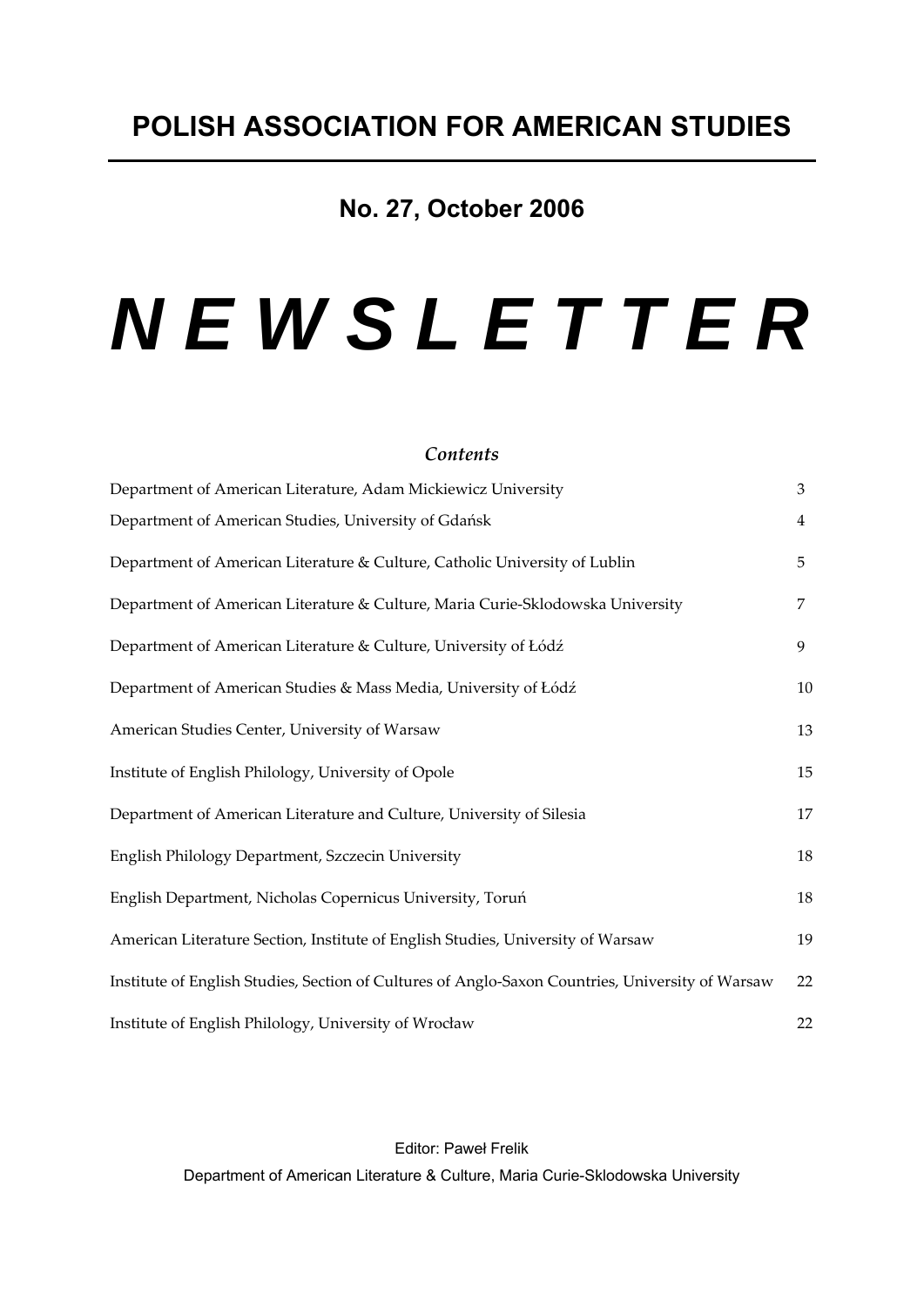# **OBITUARY**

## **Professor Nancy Burke (1935-2006)**

Professor Nancy Burke was born in Connecticut, studied at Radcliffe, taught at Seneca College in Toronto, Canada. In 1988 she came to Poland to teach American literature at the American Literature Section of the Institute of English Studies, University of Warsaw. She gave lectures on the history of American literature and offered invariably popular courses and seminars on an impressive variety of subjects connected with North American literature and culture: American drama, detective fiction, postcolonial literature, Canadian fiction, Canadian ethnic literatures, American and Canadian women writers, male and female literary archetypes.

In 1998 Nancy Burke co-founded the Polish Association for Canadian Studies, in the previous years she also founded and directed the Canadian Resources Center at the Institute of English Studies, University of Warsaw. Her publications included essays and articles published in Europe and America; she gave lectures in England, Germany, France, Russia, Serbia, Hungary, Lithuania, recently also in China. She mostly wrote on Canadian fiction and Canadian writers, such as Margaret Atwood, Margaret Lawrence, Robertson Davis, or Mavis Gallant. In 2004 Professor Nancy Burke became member of the editorial board of the prestigious *International Journal of Canadian Studies*.

Nancy Burke also wrote poems which warmly and subtly, but incisively, referred to her unique multicultural personal experience. She published and recited her poems on several memorable occasions. She was an exceptionally warm and friendly person, of great inner strength but also insight and sensitivity, which allowed her to deeply empathize with people and cultural circumstances very much different from her own. We will remember her as our great friend, a mentor and supporter, an intellectual and moral authority who inspired and helped shape the program of North American studies at our Institute.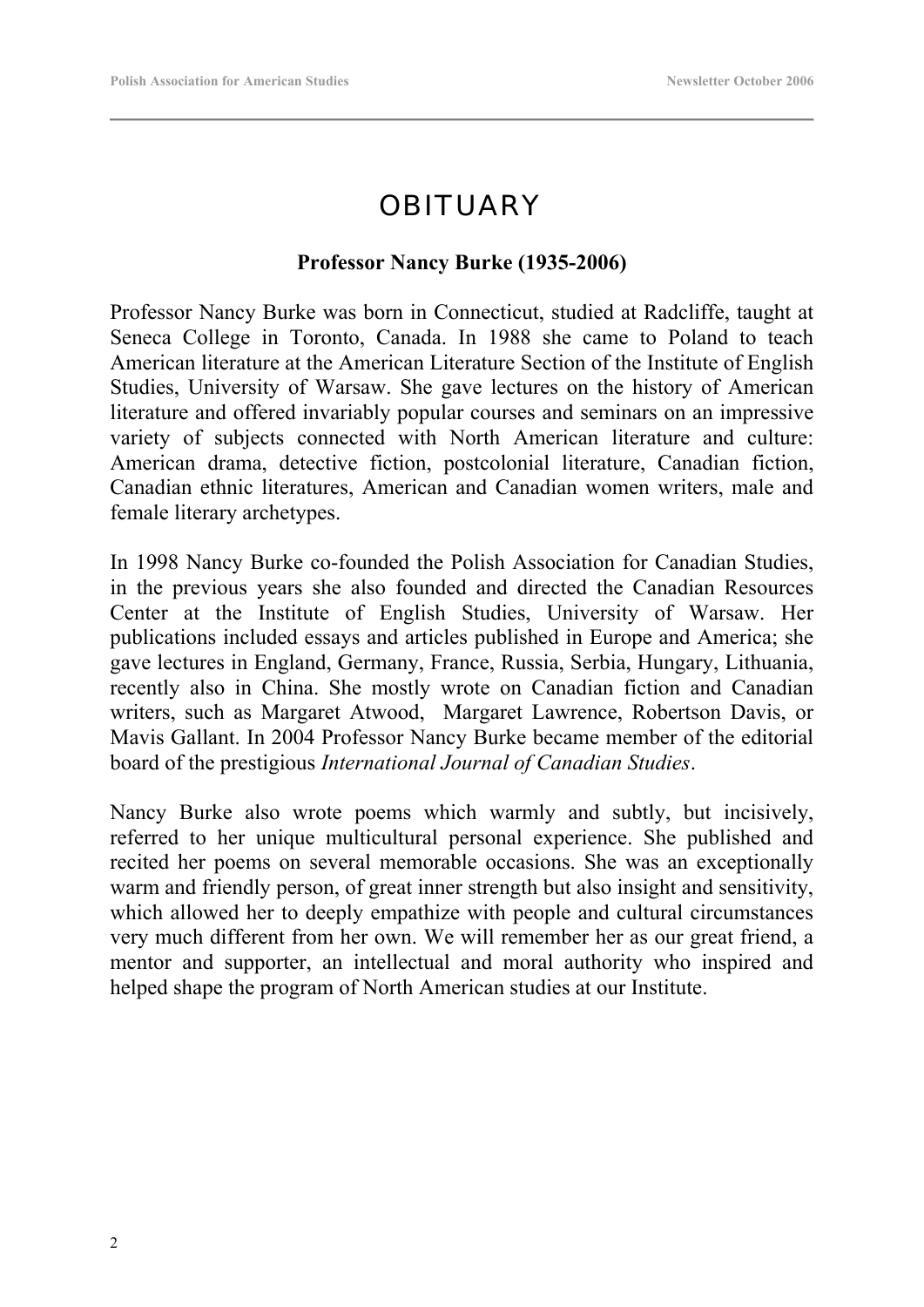# **Department of American Literature, Adam Mickiewicz University**

| Maling address      | Department of American Literature, School of English, Adam Mickiewicz<br>University, al. Niepodległości 4, 61-874 Poznań<br>tel. (61) 829 3506, 829 3530<br>fax (61) 852 3103                                                                                                                                                                                                                                                                                                                                                                                                                                                                                                                                                                                                                                                                                                                                                                                                                                                                                                                                                                                                                                                       |
|---------------------|-------------------------------------------------------------------------------------------------------------------------------------------------------------------------------------------------------------------------------------------------------------------------------------------------------------------------------------------------------------------------------------------------------------------------------------------------------------------------------------------------------------------------------------------------------------------------------------------------------------------------------------------------------------------------------------------------------------------------------------------------------------------------------------------------------------------------------------------------------------------------------------------------------------------------------------------------------------------------------------------------------------------------------------------------------------------------------------------------------------------------------------------------------------------------------------------------------------------------------------|
| Events              | Paulina Ambroży-Lis<br>participated in Teaching American Poetry in Poland Symposium, Warsaw,<br>□<br>2006<br>Magdalena Zapędowska<br>co-chaired Workshop #7, "Conformism & Non-Conformism in US<br>□<br>women's literature in the 19th and 20th centuries," at the EAAS Conference<br>in Nicosia, Cyprus, 7-10 April 2006 (with Tatiana Komarovskaya)<br>co-organized a symposium on "American Poetry in Poland: Teaching,<br>❏<br>Translation, Reception" at the American Studies Center, Warsaw, 18 March<br>2006 (with Krystyna Mazur)<br>organized round-tables on "Reading 19th-century American Literature" and<br>❏<br>"Teaching American Poetry" at the PAAS Conference in Kamień Śląski,<br>23-25 October 2005<br>taught workshops on "Dźwięk, rym, sens: Emily Dickinson i problemy<br>❏<br>przekładu" and "Co zmieści się w wierszu? Whitman i jego następcy" as<br>part of the creative writing program "Warsztaty Twórczego Pisania,"<br>Centrum Kultury Zamek, Poznań, 11 and 25 March 2006<br>moderated an off-campus American poetry student discussion group in the<br>$\Box$<br>academic year 2005-2006<br>Katarzyna Kuczma<br>participated in Teaching American Poetry in Poland Symposium, Warsaw,<br>□<br>2006 |
| <b>Ennior Ancel</b> | Paulina Ambroży-Lis<br>Polish Association for American Studies Conference, Kamień Śląski,<br>$\Box$<br>October 2005; Paper: "A Contrapuntalist – Composer of Chorales"–<br>Marianne Moore's Dialogical Imagination<br>EAAS Annual Conference, Nicosia, Cyprus, April 2006; Paper:<br>$\Box$<br>"Emancipation comes from within" – the female poet and the question of<br>non-conformity in the works of Marianne Moore and Gertrude Stein<br>Magdalena Zapędowska<br>PAAS Conference "Conformity and Resistance in America," Kamień<br>$\Box$<br>Śląski, 23-25 October 2005. Paper, "Elizabeth Stoddard,<br>Antisentimentalism, and the Female World of The Morgesons"; round-table<br>presentation, "Reading Longfellow's 'The Lighthouse'"<br>"American Poetry in Poland: Teaching, Translation, Reception"<br>O.<br>Symposium, Warsaw, 18 March 2006. Round-table presentation, "Useful<br>criticism for teaching poetry"                                                                                                                                                                                                                                                                                                        |
| NAW CAUPSAS         | Paulina Ambroży-Lis<br>B.A. seminar: American fiction and Contemporary Critical Theories<br>□<br>Magdalena Zapędowska<br>Orphaned girls and white herons: American literature from sentimentalism<br>□<br>to regionalism (3rd year undergraduate seminar); syllabus at<br>http://elex.amu.edu.pl/ifa/studies/seminars/SYLLABUS.html<br>American literature: Representations of otherness (Master's seminar);<br>□<br>syllabus at http://elex.amu.edu.pl/ifa/studies/seminars/syllabus.htm<br><b>Agnieszka Rzepa</b><br>$\Box$ Contemporary Canadian Prose in English (MA seminar)                                                                                                                                                                                                                                                                                                                                                                                                                                                                                                                                                                                                                                                   |

Publications **Paulina Ambroży-Lis**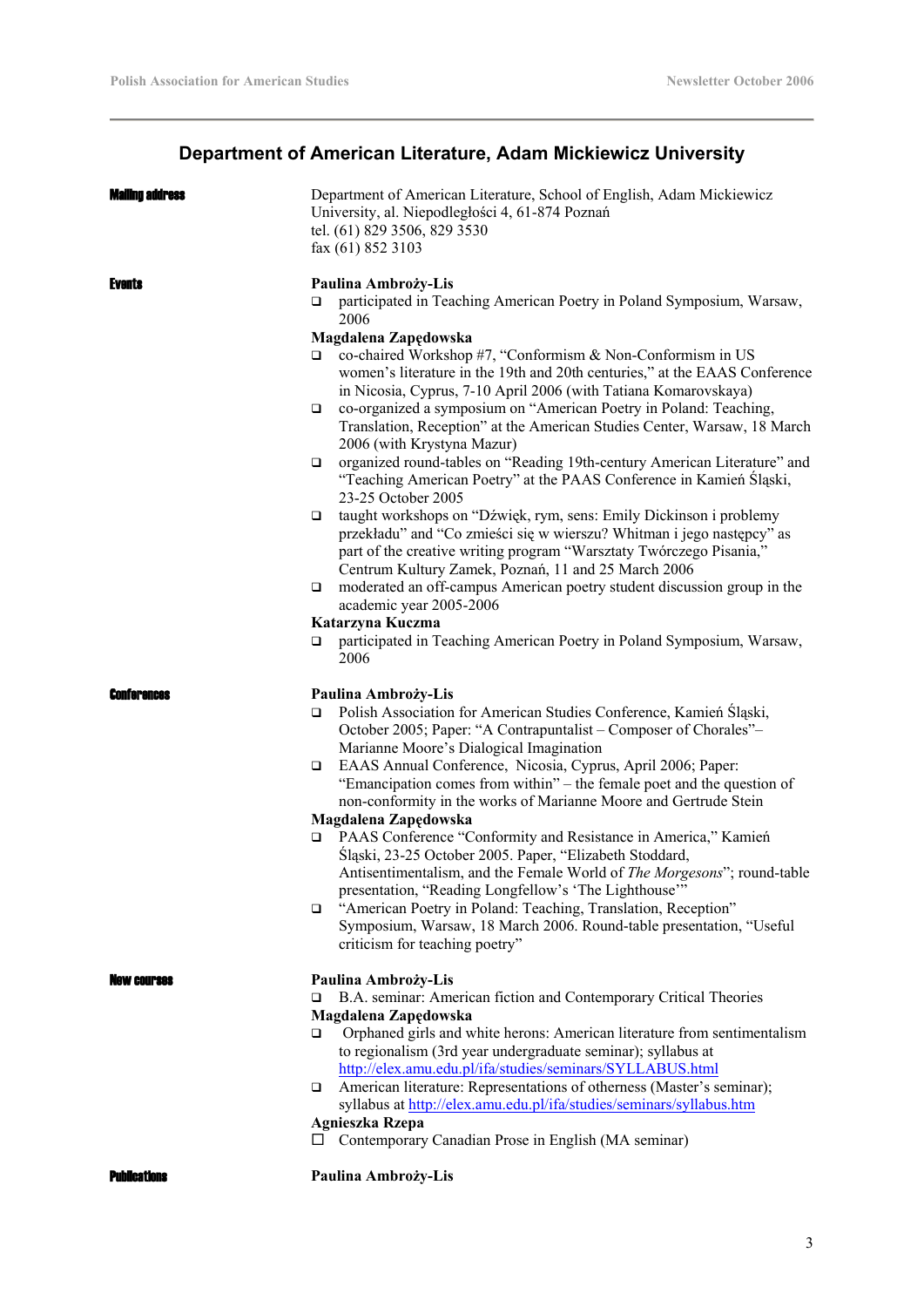| $\Box$ | ""Nature is a stranger yet": Nature and man in the poetry of Wallace        |
|--------|-----------------------------------------------------------------------------|
|        | Stevens and Emily Dickinson". (In:) Dziubalska-Kołaczyk, K. (ed.)           |
|        | IFAtuation: A Life in IFA. A Festschrift for Professor Jacek Fisiak on the  |
|        | <i>Occasion of His 70th Birthday</i> , Poznań: Wydawnictwo Naukowe UAM, 43- |
|        | 59.                                                                         |

#### **Magdalena Zapędowska**

- □ "A Lesson in Grammar: Dickinson's 'Grasped by God' and 'Drowning is not so pitiful.'" *Emily Dickinson Journal* 15.1 (Spring 2006): 16-34.
- □ "An Ample Word': Reading Dickinsonian Desire in the Twenty-First Century." *IFAtuation: A Life in IFA. A Festschrift for Professor Jacek Fisiak on the Occasion of His 70th Birthday*. Ed. Katarzyna Dziubalska-Kołaczyk. Poznań: Wydawnictwo Naukowe UAM, 2006. 853-867.
- "Wrestling with Silence: Emily Dickinson's Calvinist God." *ATQ* 20.1 (March 2006): 379-398.
- "From Very to Whitman: The Shaping of Emerson's Poet." *Studia Anglica Posnaniensia* 41 (2005): 297-325.
- □ "'Most bez Filarów'. Poezja religijna Emily Dickinson'' ['A Pierless Bridge': Emily Dickinson's religious poetry]. *Piękniejszy dom od Prozy: O amerykańskiej poezji kobiecej.* Ed. Lucyna Aleksandrowicz-Pędich and Jerzy Kamionowski. Białystok: Wydawnictwo Uniwersytetu w Białymstoku, 2005. 37-51.
- "Fraser Fallon Scholar in Amherst Report." *Emily Dickinson International Society Bulletin* 17.2 (November/December 2005): 8-9, 23.
- [What Emily Dickinson means to me]. *A Message from the Meadows: Emily Dickinson Museum Newsletter* 4.2 (Fall 2005): 6.

## **Agnieszka Rzepa**

- "Lieux de Memoire, or Canadian Magic Realism Revisited." In: *Place and Memory in Canada: Global Perspectives/Lieu et Memoire au Canada: Perspective Globales*. Eds Magdalena Paluszkiewicz-Misiaczek, Anna Reczyńska, and Anna Śpiewak. Kraków: Polska Akademia Umiejętności, 2005. 455-462.
- "Beyond Hodgins and Kroetsch: Other Spaces of English-Canadian Magic Realism." *Central European Journal of Canadian Studies* 5(2006)

**Guest lecturers**  $\Box$  David Lehman, John Leo, Josie Campbell, Marit MacArthur

## **Department of American Studies, University of Gdańsk**

| Mailing a           |        | Instytut Anglistyki UG, Zakład Kultury i Literatury Amerykańskiej,<br>Wita Stwosza 55, 80-952 Gdańsk                                                                                                                                                                             |
|---------------------|--------|----------------------------------------------------------------------------------------------------------------------------------------------------------------------------------------------------------------------------------------------------------------------------------|
| <b>Events</b>       | □      | <b>Beata Williamson</b> took part in round-table discussion on $19th$ -century<br>novel Ruth Hall, organized by Magda Zapedowska in Poznań, featuring<br>Marianne Noble as the guest of honor (Oct. 7-8, 2006). What a<br>stimulating, friendly, interesting AND relaxing event! |
| Conferences         | □      | <b>Cheryl Malcolm - "The 'What If' Factor: From The Manchurian</b><br>Candidate to The Plot Against America" EAAS Conference, Cyprus, April<br>2006                                                                                                                              |
| <b>Publications</b> | □      | <b>Cheryl Malcolm - Unshtetling Narratives: Depictions of Jewish Identities</b><br>in British and American Literature and Film, foreword by Jules Chametzky<br>(University of Salzburg, Salzburg Anglophone Critical Studies, 2006).                                             |
|                     | $\Box$ | Grzegorz Welizarowicz: "Problems of Ethnic Identity in Luis Valdez's<br>'Mummified Deer'", Narrating the Other: Cultures and Perspectives. Edited<br>by Wojciech Kalaga and Marzena Kubisz. (Częstochowa: Wyższa Szkoła                                                          |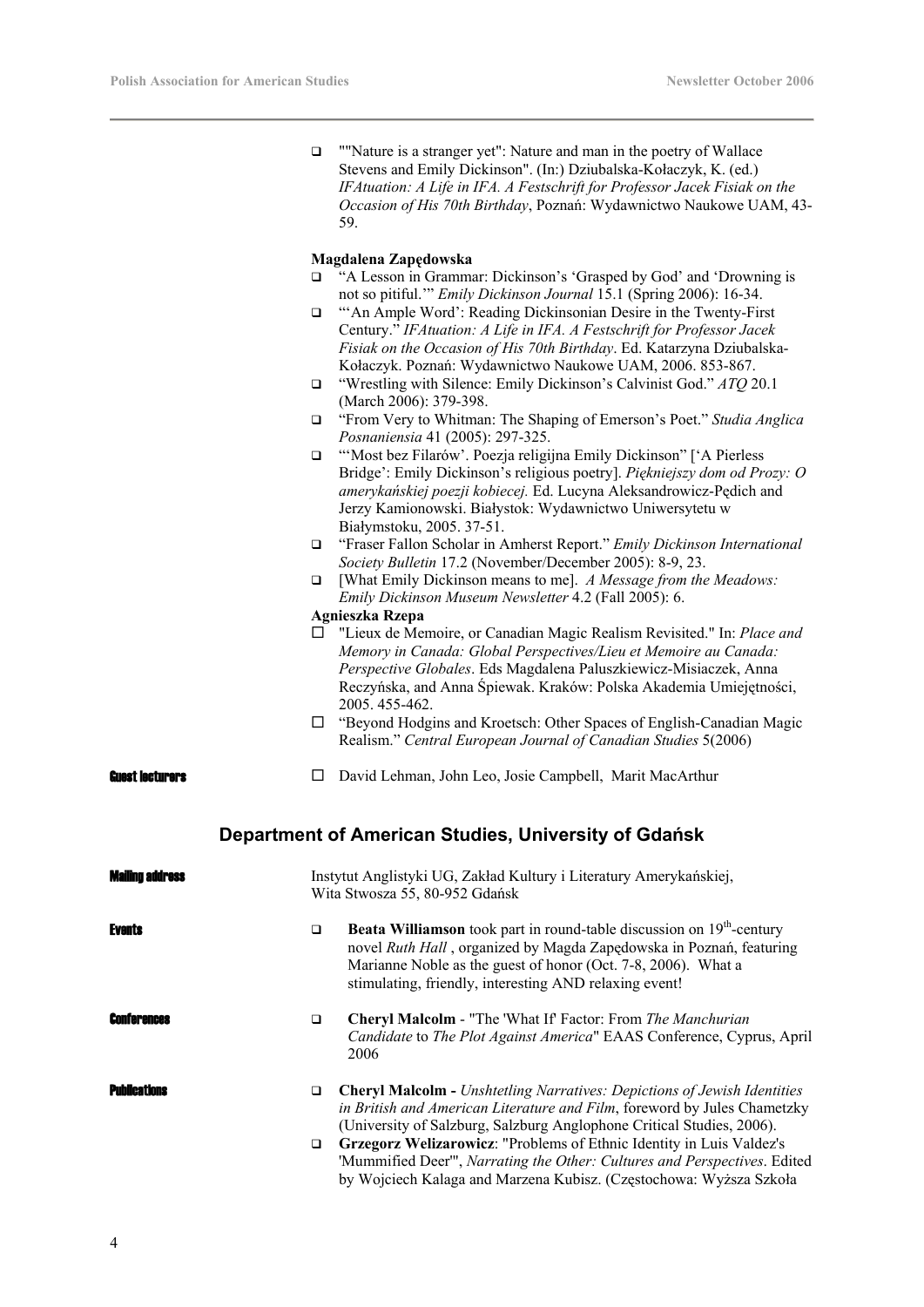|                                           | Lingwistyczna, 2005).<br>Grzegorz Welizarowicz: "Folklore as Modern Theater," Mobile Crossings:<br>□<br>Representations of Chicana/o Cultures. Ed. Anja Bandau and Marc Priewe.<br>(Trier: WVT, 2006).                                                                                                                                                                                                                                                                                                                                                                                                                                                                                                                            |
|-------------------------------------------|-----------------------------------------------------------------------------------------------------------------------------------------------------------------------------------------------------------------------------------------------------------------------------------------------------------------------------------------------------------------------------------------------------------------------------------------------------------------------------------------------------------------------------------------------------------------------------------------------------------------------------------------------------------------------------------------------------------------------------------|
| <b>Guest lecturers/our faculty abroad</b> | <b>Cheryl Malcolm</b><br>Dartmouth College, USA, October 2006 "Beyond Belief: The Jewish Novel<br>□<br>in America and Britain"                                                                                                                                                                                                                                                                                                                                                                                                                                                                                                                                                                                                    |
|                                           | University of Jaen, Spain, March 2006 "The Holocaust Novel in America"<br>□                                                                                                                                                                                                                                                                                                                                                                                                                                                                                                                                                                                                                                                       |
|                                           | Department of American Literature & Culture, Catholic University of Lublin                                                                                                                                                                                                                                                                                                                                                                                                                                                                                                                                                                                                                                                        |
| Maiino address                            | Catholic University of Lublin (KUL), English Department/American Studies<br>Al. Racławickie 14, 20-950 Lublin, tel./fax. (081) 445-39-39                                                                                                                                                                                                                                                                                                                                                                                                                                                                                                                                                                                          |
| Grante                                    | April 17-31, 2006. Zofia Kolbuszewska - Catholic University of Leuven,<br>Belgium. Host: Prof. Theo D'haen. Project: The Apocryphal Mode in the Novels<br>of Thomas Pynchon.                                                                                                                                                                                                                                                                                                                                                                                                                                                                                                                                                      |
| Conferences                               | September 21-23, 2005. Olsztyn. Zofia Kolbuszewska Conference "Texts<br>⊔<br>of Texts" organized by the English Department of University of Warmia<br>and Mazury. Paper: "Performativity as an (Ambivalent) Instrument of<br>Revenge: Kressmann Taylor's 'Address Unknown' and the Speech Act<br>Theory"                                                                                                                                                                                                                                                                                                                                                                                                                          |
|                                           | October 23-25, 2005. Kamień Śląski. Ewelina Bańka,<br>$\Box$<br>Zofia<br>Kolbuszewska, Piotr Kondraszuk, Urszula Niewiadomska-Flis, and<br>Iwona Rospedek participated in PAAS annual conference. They had<br>respective presentations: "Understanding 'Indian Kille'" - Resisting<br>Ethnocentrism in Multi-Ethnic America in A Dream Like Mine by<br>M.T.Kelly and Indian Killer by Sherman Alexie," "Shirley Jackson's Witch<br>Children," "To Resist is to Create: Music as a Form of Resistance in Gayl<br>Jones' Corregidora and James Baldwin's Sonny's Blues," "Storytelling as<br>Rebellion against White Trash Identity in Dorothy Allison's Trash," and<br>"Tracing Rebellion in John Updike's Toward the End of Time. |
|                                           | February 2-5, 2006. Puławy. Ewelina Bańka, Zofia Kolbuszewska, Piotr<br>ப<br>Kondraszuk, Urszula Niewiadomska-Flis attended a conference Bridges<br>across the Nations: African American Culture in the $21st$ Century                                                                                                                                                                                                                                                                                                                                                                                                                                                                                                            |
|                                           | March 29-31, 2006. Swansea, Wales. Ewelina Bańka presented a paper<br>⊔<br>"Homing in the City - Sherman Alexie's Perspectives on Urban Indian<br>Country" during American Indian Workshop Conference on Place and<br>Indian History, Literature and Culture.                                                                                                                                                                                                                                                                                                                                                                                                                                                                     |
|                                           | May 18-20, 2006. Pamplona, Spain. Andrzej Antoszek participated in the<br>⊔<br>Fifth MESEA Conference: "Ethnic Life Writing and Histories," at<br>University of Navarra, where he presented a paper "Back to the Roots?<br>Dorota Masłowska's Snow White and Russian Red and Sylwester<br>Latkowski's Blokersi as Real Hip Hop Narratives or Life Writing."                                                                                                                                                                                                                                                                                                                                                                       |
|                                           | June 13-16, 2006. Zofia Kolbuszewska participated in <i>International</i><br>Ц<br>Pynchon Week, in Granada, Spain, organized by University of Granada,<br>University of Zaragossa, and Pynchon Notes, where she presented a paper<br>"Childhood as a Metaphor, Motif and Narrative Device in Mason & Dixon"                                                                                                                                                                                                                                                                                                                                                                                                                       |
|                                           | June 23-25, 2006. Pułtusk – Krzysztof Flis participated in III Forum<br>ப<br>Studiów Zaawansowanych nad Stanami Zjednoczonymi im. Profesora<br>Andrzeja Bartnickiego organized by WSH in Pułtusk, where he had a<br>presentation on "Amerykańskie Zaangażowanie w Wietnamie w latach                                                                                                                                                                                                                                                                                                                                                                                                                                              |

1945-56 a Ideały Deklaracji Niepodległości."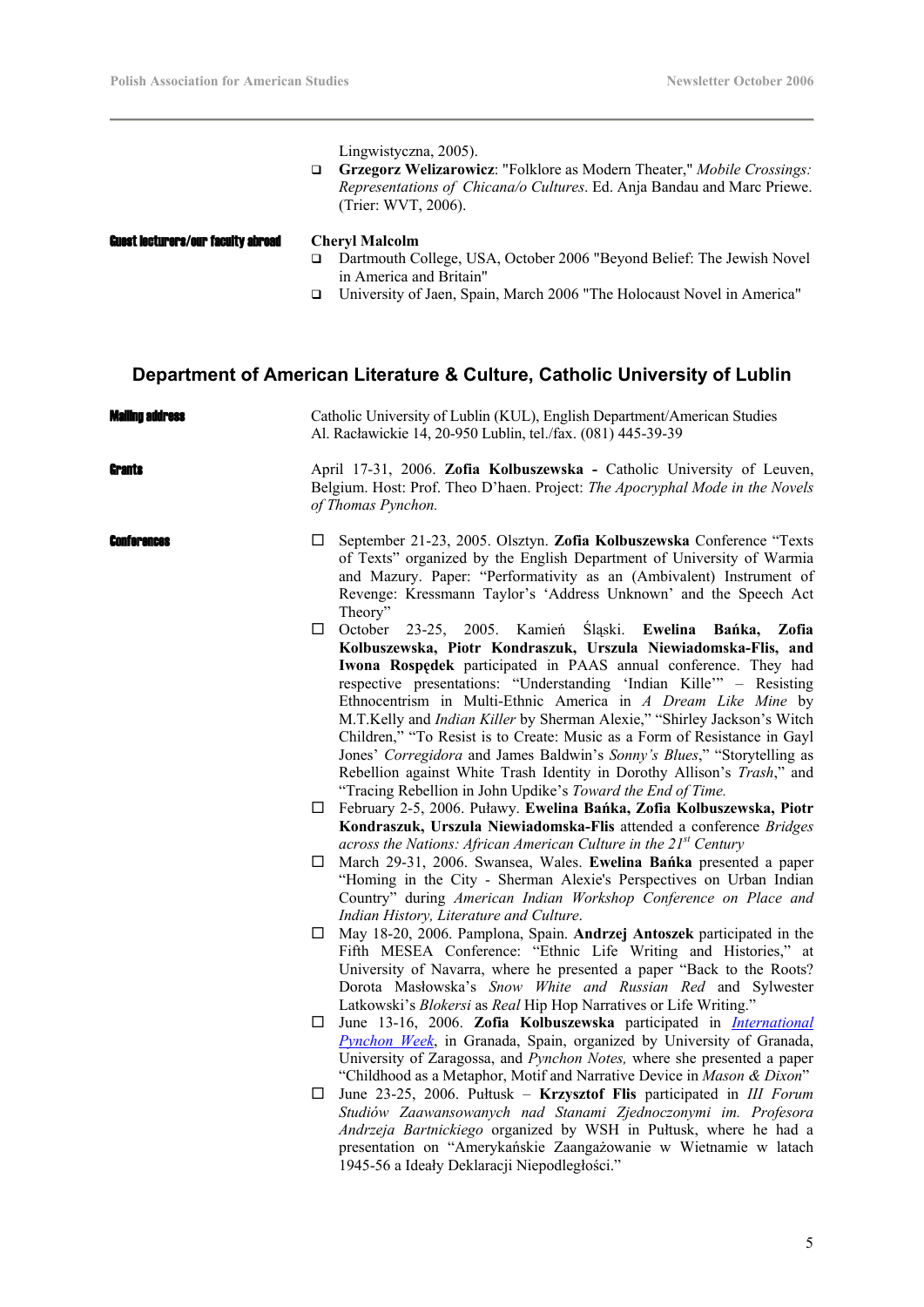- **Publications C Andrzej Antoszek,** an online review for the European Association for American Studies of Heike Raphael-Fernandez, ed., *Blackening Europe; The African American Presence* (New York: Routledge, 2004). (http://www.eaas.info/reviews.htm)
	- **Andrzej Antoszek,** a review of Heinz Ickstadt, *Faces of Fictions; Essays on American Literature and Culture from the Jacksonian Period to Postmodernity* (*American Studies*: Vol. 92). Edited by Susan Rohr, Sabine Sielke. Heidelberg: Winter, 2001 in *Arbeiten aus Anglistik u. Amerikanistik*, Band 31, Heft 1 (2006))
	- **Andrzej Antoszek,** Kate Delaney, "Poland: Transmissions and Translations" in Alexander Stephan, ed., *The Americanization of Europe: Culture, Diplomacy, and Anti-Americanism after 1945* (New York: Berghahn Books, 2006).
	- **Marek Brola,** "Louisa May Alcott's Gothic Tales: Subversive Voice in the Victorian Order," *American Freedoms: American (Dis)orders*. Vol.1. Ed. Zbigniew Lewicki. Warsaw: Warsaw University Press, American Studies Center, 2005, 41-48.
	- $\Box$  **Marek Brola,** "Louisa May Alcott's 'A Pair of Eyes; or, Modern Magic' a Denunciation of Artificiality," *Roczniki Humanistyczne KUL* 53:5 (2005): 41-46.
	- **Zofia Kolbuszewska.** "Ekphrastic Tension between Verbal and Visual Representation in 'Pictures of the Artist': Bernard Malamud's Synthesis of the Western and Judaic Traditions." *Texts of Literature, Texts of Culture*. Ed. by Ludmiła Gruszewska-Blaim and Artur Blaim. Lublin: Wydawnictwo Uniwersytetu Marii Curie-Skłodowskiej, 2005. 151-166.
	- **Zofia Kolbuszewska.**"Thomasa Pynchona (neo)barokowa filozofia tekstyliów" [Thomas Pynchon's (Neo)baroque Philosophy of Textiles]. *Pejzaże kultury. Prace ofiarowane Prof. Jackowi Kolbuszewskiemu w 65 rocznicę Jego urodzin.* Ed. By Władysław Dynak and Marian Ursel. Wrocław: Wyd. Uniwersytetu Wrocławskiego, 2005. 559-568.
	- **Zofia Kolbuszewska.** "What's Really Haunting King Yrjö's Estate?: The Uncanny and the Discourse of Waste in Thomas Pynchon's 'The Secret Integration.'" *Memory, Haunting Discourse.* Ed. by Maria Holmgren Troy and Elisabeth Wennö. Karlstadt: Karlstadt University Press, 2005. 255-264.
	- **Urszula Niewiadomska-Flis** "Adjustment of Individuals into Society in John Steinbeck's *The Pastures of Heaven*, *Tortilla Flat*, *Of Mice and Men*, and *Cannery Row*." *Revista de Estudios Norteamericanos* (Secretariado de Publicaciones de la Universidad de Sevilla) 11: 2006. 23-39.
	- **Urszula Niewiadomska-Flis** "Double Standards in the Aristocratic South: an Ironic Portrayal of Selective Freedoms in Ellen Glasgow's Fiction." *American Freedoms: American (Dis)orders*. Vol.1. Ed. Zbigniew Lewicki. Warsaw: Warsaw University Press, American Studies Center, 2005, 227- 242.
	- **Urszula Niewiadomska-Flis** "The Relationship between an Individual and a Society: Adjustment Disorders of John Steinbeck's Characters." *Roczniki Humanistyczne KUL* 53:5 (2005): 49-65.

- **EXECUTERS**  $\Box$  Contemporary Black Identity
	- □ Psychoanalytical Literary Criticism
	- Contemporary American Ethnic Literature
		- **Example 3** American Gothic
	- □ Literature of Regional America.
	- □ Southern Literature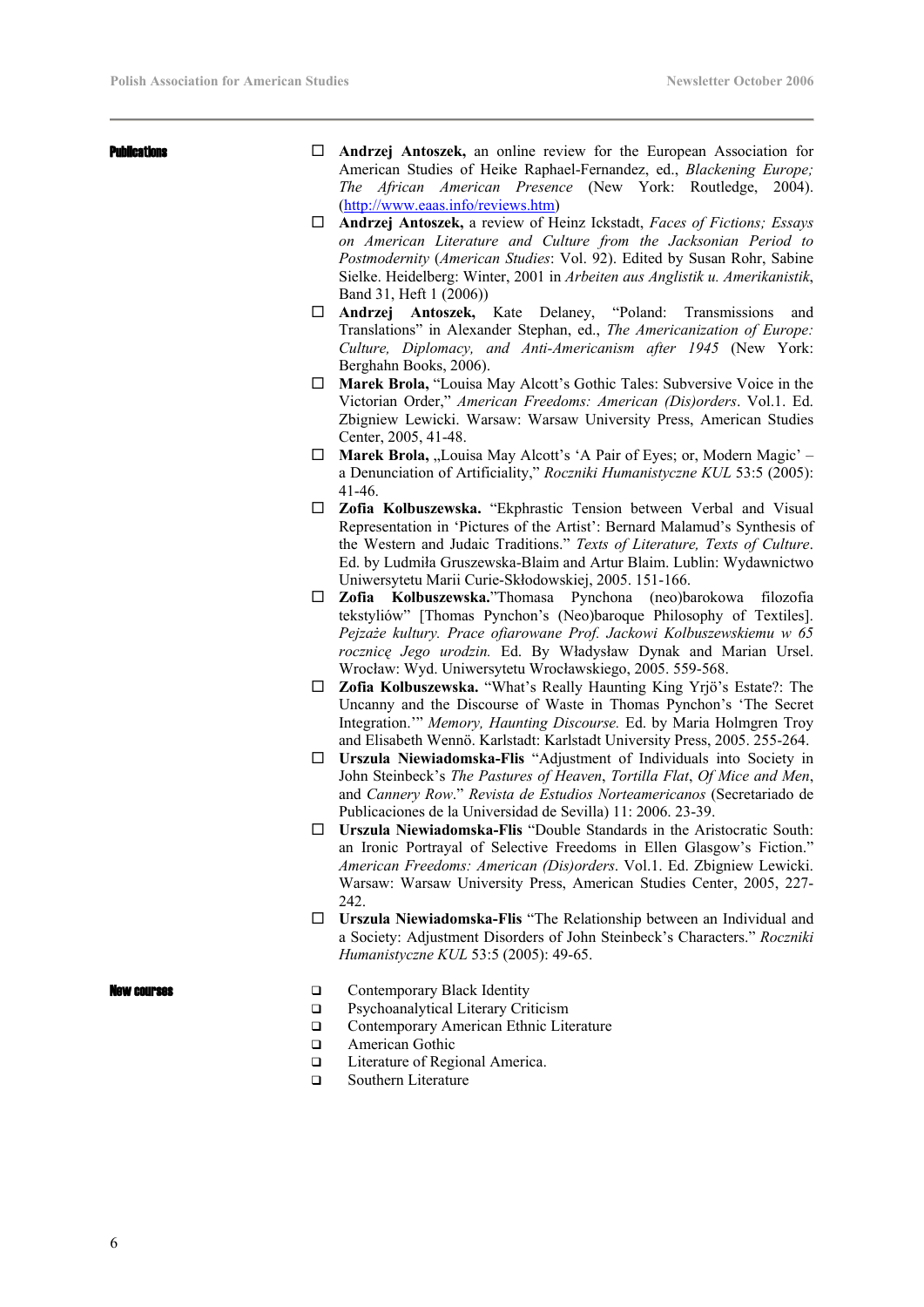## **Department of American Literature & Culture & Department of American Studies, Maria Curie-Sklodowska University**

|                       | Department of American Literature and Culture & Department of American<br>Studies, Maria Curie-Sklodowska University, Pl. Marii Curie-Sklodowskiej 4, 20-<br>031 Lublin, tel. +48 81 537 5389, fax: +48 81 537 5279, e-mail:<br>ptsazlka@klio.umcs.lublin.pl, http://amstud-lublin.edu.pl                                                                             |
|-----------------------|-----------------------------------------------------------------------------------------------------------------------------------------------------------------------------------------------------------------------------------------------------------------------------------------------------------------------------------------------------------------------|
| $\Box$<br>$\Box$<br>□ | Jerzy Durczak participated in EAAS Board meeting in Nicosia, Cyprus<br>Joanna Durczak received Silver Cross of Merit<br>Joanna Durczak taught a course "City and Wilderness" in Joensuu,<br>Finland                                                                                                                                                                   |
| $\Box$<br>❏           | Jerzy Durczak taught a course "After Postmodernism" in Joensuu, Finland<br>Pawel Frelik was elected member of the Editorial Committee and the<br>Literature and Culture Editor of European Journal of American Studies<br>(http://ejas.revues.org), the official journal of EAAS. In April 2006 he<br>attended the meeting of editors in Middelburg, The Netherlands. |
| $\Box$                | Jerzy Kutnik "Czarna sztuka Ameryki: źródła i inspiracje od afrykańskich<br>korzeni do postmodernizmu," part of the series entitled "Czarny Alfabet:<br>konTEKSTY współczesnej sztuki amerykańskiej", Narodowa Galeria<br>Sztuki "Zachęta", 5 October 2006                                                                                                            |
| ப                     | <b>Ewa Antoszek</b><br>October 23-25, 2005 Conformity and Resistance in America, The 2005<br>PAAS Conference, Kamień Śląski, Poland; paper: "Being a Chicana –<br>'Moving Forward While Looking Back.""                                                                                                                                                               |
| ⊔                     | February 2-5, 2006 – Bridges Across the Nations: African American                                                                                                                                                                                                                                                                                                     |
|                       | Culture in the $21^{st}$ Century, Puławy, Poland                                                                                                                                                                                                                                                                                                                      |
| ப                     | February 19-22, 2006 New Developments in American Ethnic Literature,                                                                                                                                                                                                                                                                                                  |
|                       | University of Łódź, Łódź, Poland.<br>April 7-10, 2006 – Conformism, Non-conformism and Anti-conformism in                                                                                                                                                                                                                                                             |
|                       | the Culture of the United States, EAAS Biennial Conference, Nicosia,<br>Cyprus, paper: The City as a Place of Dialogue, Negotiation and Struggle in<br>Terri de la Peña and Mona Ruiz."                                                                                                                                                                               |
|                       | Anna Bulanda                                                                                                                                                                                                                                                                                                                                                          |
| ❏                     | In April 2006 took part in the European Seminar for Ph.D. candidates in<br>American Studies (HCA Spring Academy 2006) at Heidelberg Center for<br>American Studies, Heidelberg University, Germany. She presented the<br>paper "How to define rhetoric?"                                                                                                              |
| ❏                     | In August 2006 participated in the international conference at Charles<br>University in Prague organized by the American foundation Expanding<br>Human Consciousness entitled Consequentiality III: The Global Political<br>and Social Order. The title of her paper was "President Bush's War<br>Rhetoric and its Impact on Poland's Public Opinion."                |
|                       | Mirella Czerwiec-Dykiel                                                                                                                                                                                                                                                                                                                                               |
| □                     | "Conformity and Resistance in America", Kamień Śląski 23-25 Oct. 2005;<br>paper: "Adrian Louis' Skins' Conformity and Resistance - Paradoxes of the<br>Reservation Reality."                                                                                                                                                                                          |
|                       | <b>Joanna Durczak</b>                                                                                                                                                                                                                                                                                                                                                 |
| ப                     | workshop "Teaching American Poetry" (Kamień, PAAS)                                                                                                                                                                                                                                                                                                                    |
| ⊔                     | workshop "Groups, schools, movements. Between conformity and                                                                                                                                                                                                                                                                                                          |
| ⊔                     | belonging", Nicosia, Cyprus, EAAS<br>workshop "Contemporary Native American literature: Where do we go<br>from here"                                                                                                                                                                                                                                                  |
|                       | <b>Jerzy Durczak</b>                                                                                                                                                                                                                                                                                                                                                  |
| ப                     | "Rodriguez and Huntington: Where Are They?", Istambul, MESEA<br>conference                                                                                                                                                                                                                                                                                            |
|                       | <b>Edyta Frelik</b>                                                                                                                                                                                                                                                                                                                                                   |
|                       | □                                                                                                                                                                                                                                                                                                                                                                     |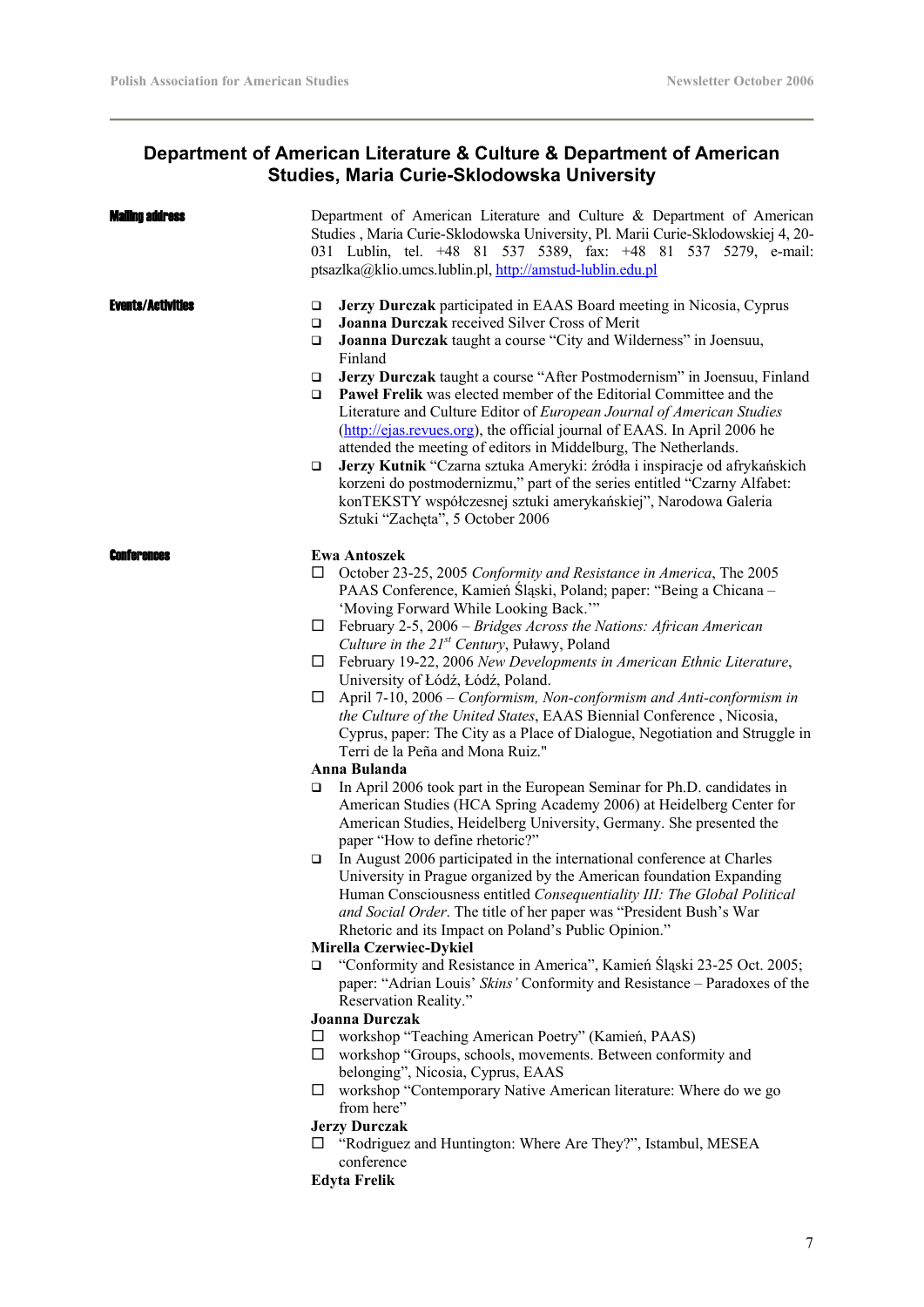□ "Conformity and Resistance in America", Kamień Śląski 23-25 Oct. 2005; paper: "A Rebel without a Pose: the Artist According to Thomas Hart Benton"

#### **Paweł Frelik**

 $\square$  Science Fiction Research Association conference, White Plains, NY, paper: "Against the (Slip)stream - science fiction and border bleeding"

#### **Jerzy Kutnik**

 $\Box$  "Bridges Across the Nations: African American Culture in the 21<sup>st</sup> Century," Puławy, 2-5 lutego, 2006, paper: "African Americans in the Visual Arts"

## **Małgorzata Rutkowska**

 Space, haunting, discourse 2006-06-15 –2006-06-18 Karlstad University, Sweden. paper: "For that cruel land can cast a spell no temperate clime can match": desert as a liminal space in the 20th c. Western Travel writing."

- **Reations Anna Bulanda**: "Retoryka prezydenckich przemówień inauguracyjnych w USA," *Forum Artis Rhetoricae*, Polskie Towarzystwo Retoryczne UW, nr 1 (3)-2 (4), 2005, s. 106-125.
	- **Anna Bulanda**: "Antyamerykanizm po francusku*,*" *Stosunki Międzynarodowe*, nr 42-43, 2006, s. 45-47.
	- **Jerzy Durczak, "Who Are We (going to become)?: Vasconcelos,** Huntington, Rodriguez (in) *Return to Postmodernism:Theory,Travel Writing,Autobiography*, ed. Klaus Stierstorfer (Heidelberg: Universitatverlag WINTER, 2005), 307-316.
	- **Paweł Frelik** "Love in the Times of the Virus," *The Arthur C. Clarke Award. A Critical Anthology*, ed. Paul Kincaid, Daventry: Serendip Foundation, 2006, 77-84.
	- **Paweł Frelik** Rev. of *Double Vision*, by Tricia Sullivan, *Foundation* 95 (2005): 137-140.
	- **Paweł Frelik** "Dispatches from the Cloning Frontier," rev. of *I Am The Other: Literary Negotiations of Human Cloning*, by Maria Aline Salgueiro Seabra Ferreira, *Science Fiction Studies* 99 (2006), 355-357.
	- **Jerzy Kutnik** "The Wrong Way Up: Or How to Take the Post-Historical Turn", *Zeszyty Naukowe WSS-P*, tom 1, 2006, 39-56
	- **Jerzy Kutnik** "'Twarze Ameryki' w Krakowie", *Akcent*, 1 (103), 2006, 168-173
	- **Jerzy Kutnik** "Kiedy sztuka trafia do klozetu. W przeddzień 90 rocznicy *Fontanny* Duchampa", *Akcent*, nr 2 (104), 2006, 151-165
	- **Małgorzata Rutkowska** "Powrót do przeszłości. Obraz małego miasteczka we współczesnej amerykańskiej literaturze podróżniczej" [w:] *Wielkie tematy literatury amerykańskiej, t. III Miasteczka, miasta, metropolie*, Wydawnictwo UŚ, Katowice 2006

- New courses **Stan Breckenridge** "History of Jazz"
	- **Stan Breckenridge** "Jazz, Rock, Pop"
	- **Stan Breckenridge** "Black American Entertainers"
	- **Jerzy Durczak** "The Old West and the New West"
	- **Jerzy Durczak** "New realism"
	- **Joanna Durczak** "Canadian Culture, Canadian Literature"
	- **Edyta Frelik** "American Cinema in the  $20<sup>th</sup>$  Century"
	- **Edyta Frelik** "American Pop Culture"
	- **Paweł Frelik "**Ocular narratives. The convergence of text and image in contemporary literature." (http://nomadism.org/?page\_id=75)
	- **Paweł Frelik** "From Utopia to Science Fiction" (http://nomadism.org/?page\_id=74)
	- **Andrea Herrera** "Cuban American literature"
	- **Andrea Herrera** "Latina writers"
	- **Andrea Herrera** "Chicano/Chicana Voices"
	- **Małgorzata Rutkowska** America in Travel Writing from Columbus to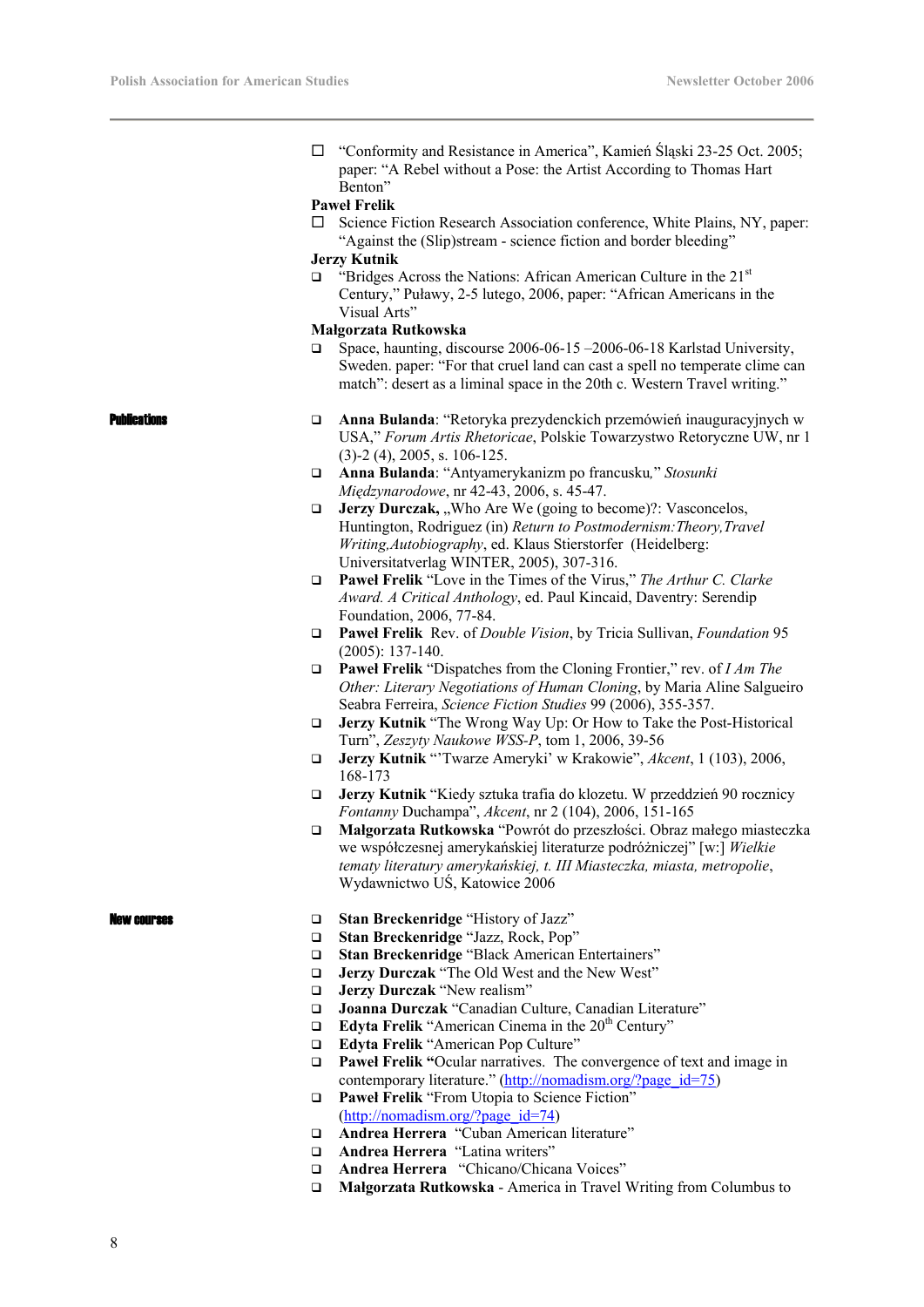the Present

Calls for papers

- **Guest Literary Constants In Canada Douglas Barbour** "Fantasy Literature in Canada"
	- **John Leo** "Representations of the West in Popular Culture"
	- **Josie Campbell** "Women Writers in Canada"
	- **Larry Hussman** "Teaching Naturalism"
	- **Paweł Zając** "The Culture of the Inuit"
	- **Stan Breckenridge** "History of Jazz", concert, multimedia presentation

#### *CANADIAN GHOSTS, HOPES, AND VALUES* **-- CALL FOR PAPERS**

4th Congress of Polish Canadianists to be held 26 - 28 April 2007, in Puławy, Poland. History, understood as the sum of past events and processes, both positive and negative, determines our understanding of the present and provides the substance out of which we build the future. While some of these events and processes are remembered with pride and others are relegated by collective memory to oblivion, in their sum they shape the present, whether by surviving in social practices and discourses or by surfacing – often unexpectedly – in currently embraced visions of reality. If there is one area in which these continuities between the past and the present can be studied most fruitfully, it is in the domain of values – the social, the ethical and the cultural. These values, being the most enduring components of the human psyche, express in crystallized form every community's past experiences and visions of the future. Canada seems to be a particularly rich subject for studying such relationships. Historically, the Canadian experience was shaped by various encounters with "otherness" – they were encounters between the First Nations and white European newcomers, the Canadian French and the Canadian English, and, more recently, between the many peoples brought together to create Canada's multicultural mosaic. Collectively, all those encounters, both fruitful and unsuccessful, have shaped Canadian vision of the future and become a source of inspiration for other nations. As different ways of perceiving and relating to the "Other" evolved over years, oscillating among hostility, rejection, curiosity and sympathy, they were always conditioned by their historical context, especially that of currently held values. This long process of evolutionary shaping of the nation's collective values finds its record in Canadian culture, especially in Canadian literature, film and the visual arts. **Deadline** (proposals in English or French, together with a 250-word abstracts, CVs and participation forms available at web page http://www3.uj.edu.pl/ISR/kanada/): 15 October 2006. **Contact**: Organizers, Maciej Abramowicz and Joanna Durczak, at kanada@hektor.umcs.lublin.pl, Centrum Studiów Kanadyjskich UMCS, Ul. Sowińskiego 17, 20-040 Lublin, Poland.

## **Department of American Literature & Culture, University of Łódź**

iling address

American Literature & Culture Department, University of Łódź, Al. Kościuszki 65, 90-514 Łódź, fax: 48 42 366337

- Events/Activities **Grzegorz Kość** did research on a grant from the Harry Ransom Humanities Research Center, University of Texas at Austin, August 2006
	- **Agnieszka Salska** was Invited Speaker at an American Studies Conference organized by the Ukrainian Academy of Science, Kiev, October 2005
	- **Agnieszka Salska** organized (with Izolda Geniusiene of the Vilnius University) a workshop section for the Biennial Conference of EAAS, Nicosia, April 2006. The workshop's theme: "The American Artist 1800- 1860. Problems of Conformity and Non- Conformity"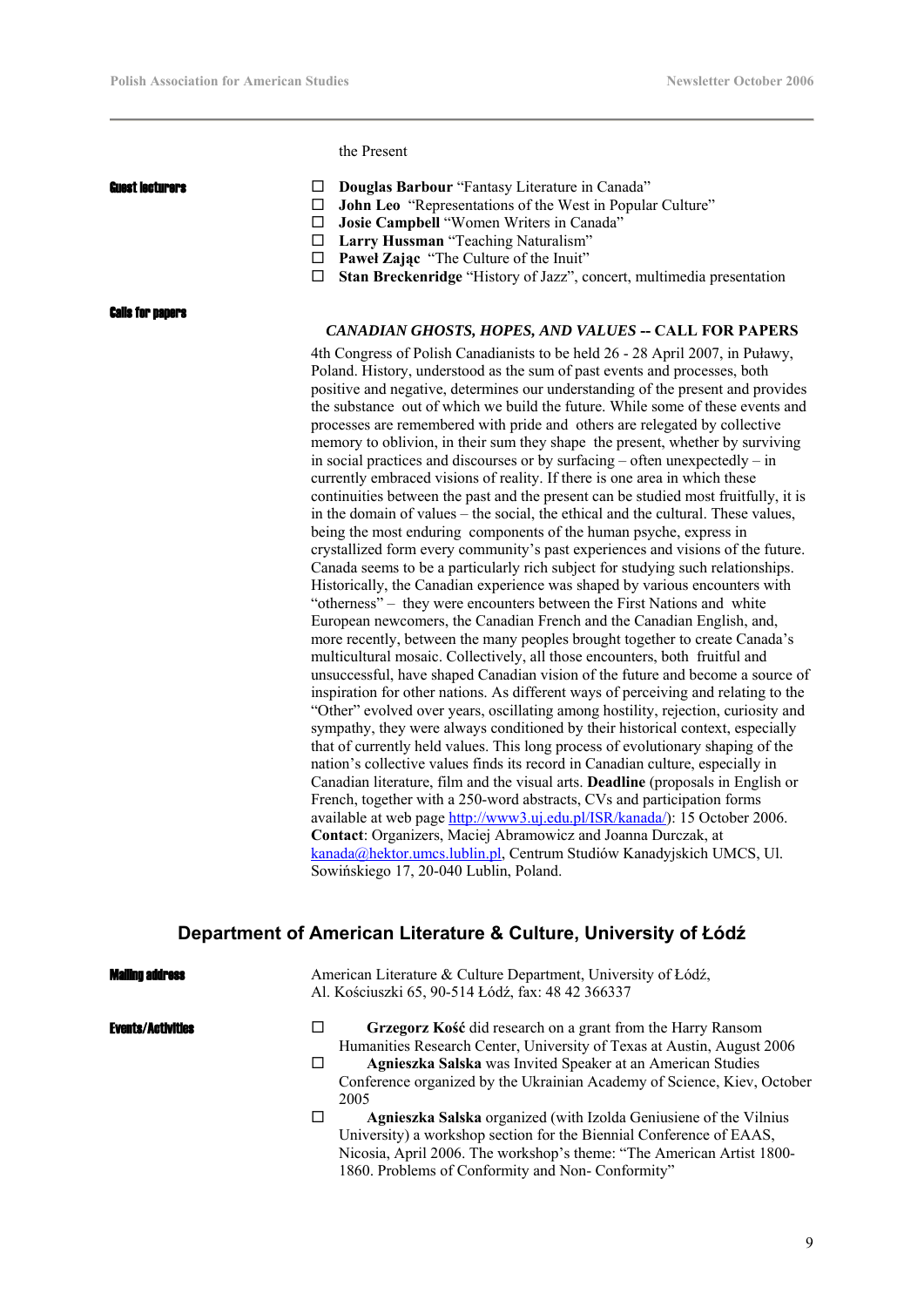|                    | $\Box$<br>□<br>$\Box$      | Agnieszka Salska took part in a round table meeting on teaching<br>American poetry and marketing poetry courses, Warsaw, OSA, March 2006<br>Krzysztof Majer did research for his PhD as part of the<br>Erasmus/Socrates scholarship in Flensburg, Germany, from April to August<br>2006<br>Alicja Piechucka received her PhD from Łódź University in June<br>2006. Her dissertation is entitled "The Last of the Symbolists: A<br>Comparative Study of T. S. Eliot and the French Symbolist Poets"                                                                                                                                                                                                                                                                                                     |
|--------------------|----------------------------|--------------------------------------------------------------------------------------------------------------------------------------------------------------------------------------------------------------------------------------------------------------------------------------------------------------------------------------------------------------------------------------------------------------------------------------------------------------------------------------------------------------------------------------------------------------------------------------------------------------------------------------------------------------------------------------------------------------------------------------------------------------------------------------------------------|
| <b>EANTAPANCAS</b> | $\Box$<br>$\Box$<br>□<br>□ | Kacper Bartczak (guest speaker), "A Reading of John Ashbery's<br>"Two Scenes."" John Ashbery Festival, New York, 6-8 April 2006<br>Kevin Magee "Infallible Indices: Reinscriptions of Shakespeare in<br>Postwar American Poetry." British Drama Through the Ages / Medieval<br>Studies, Uniwersytet Łódzki 17-18 October 2005<br>Kevin Magee "Uneasy Langhter: Degrees of Light and Dark in the<br>Poetry of Frank O'Hara, Jack Spicer and Stephen Jonas." Humor: Teoria,<br>Praktyka, Zastosowania, Konferencja Międzynarodowa, Piotrków<br>Trybunalski, 2-3 June, 2006<br>Jadwiga Maszewska (organiser), New Developments in American<br>Ethnic Literatures, Łódź, 19-22 February 2006. Guest speakers: Sanae<br>Tokizane, Chiba University, Japan; Daniel Chacon, University of Texas at<br>El Paso |
|                    | □<br>□<br>□                | Kacper Bartczak In Search of Communication and Community: The<br>Poetry of John Ashbery. Peter Lang, 2006<br>Grzegorz Kość "The Third-World Underdog Alliance: Adrian C. Louis's<br>Symbolic Action in Ancient Acid Flashes Back." Multiculturalism: For and<br>Against. Ed. Andrzej Wicher. Łódź: Wyższa Szkoła Humanistyczno-<br>Ekonomiczna, 2005. 43-67<br>Kevin Magee Proletariaria (a collection of poetry vols.1&2) Blue Lion<br>Books. Eds. Peter Ganick and Jukka-Pekka Kervinen. West Hartford, CT<br>2005                                                                                                                                                                                                                                                                                   |
| IAW COUPSAS        | $\Box$                     | Agnieszka Salska, Western Expansion and the Frontier Experience in<br>American 19 <sup>th</sup> Century Culture                                                                                                                                                                                                                                                                                                                                                                                                                                                                                                                                                                                                                                                                                        |
| Euest Iecturers    | $\Box$<br>□<br>□           | Prof. Bland Crowder, from Hendricks College, Little Rock, Arkansas. Łódź,<br>2006<br>Prof. David Pichaske, Southwest State University, Minnesota, 14-22<br>October 2005<br>Prof. David Lehman 26-28 October 2005                                                                                                                                                                                                                                                                                                                                                                                                                                                                                                                                                                                       |

# **Department of American Studies & Mass Media, University of Łódź**

| <b>Mailing address</b> | Department of American Studies and Mass Media, Faculty of International and<br>Political Studies, University of Łódź, ul. Składowa 41/43, 90-127 Łódź<br>Phone: (48 42) 635 42 54, Fax: (48 42) 635 42 60,<br>Email: specamer@uni.lodz.pl                |
|------------------------|----------------------------------------------------------------------------------------------------------------------------------------------------------------------------------------------------------------------------------------------------------|
| Events/Activities      | In 2006 the University of Łódź signed an academic agreement with the<br>University of Pittsburgh (USA). Department of American Studies and Mass<br>Media (ASM) represents the Polish partner.                                                            |
|                        | <b>Elibieta H. Oleksy, expert and evaluator of Directorate General Research of the</b><br>European Commission was invited, as one of 7 EU experts, to carry out the last<br>evaluation of Framework Programme 6 of the EC. She performed the task in the |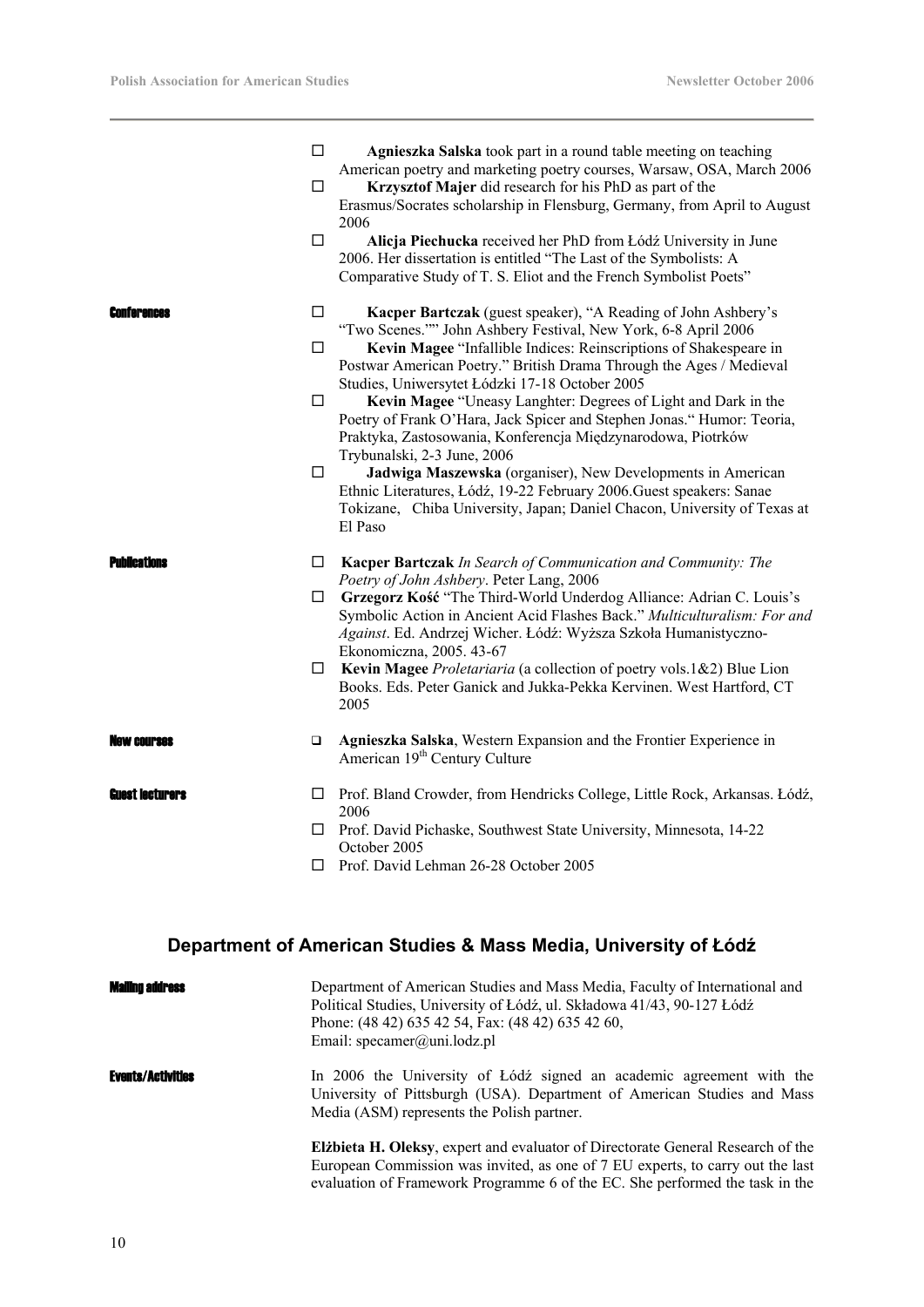summer months of 2006.

|                    | ASM together with Women's Studies Centre (WSC) organized an International<br>Conference "Gender and Citizenship in a Multicultural Context" (Łódź,<br>August 31-September 3, 2006). The Conference, hosted by the University of<br>Łódź, was a joint event of the ASM and WSC, AOIFE (Association of<br>Institutions for Feminist Education and Research in Europe), and ATHENA<br>(Advanced Thematic Network in Activities in Women's Studies in Europe). Its<br>major aims were creating a forum for gender researchers from all Europe and<br>facilitating networking between them. The 450 Conference participants were<br>experts and established scholars in the field of gender studies, as well as young<br>researchers and doctoral students from all European countries and USA. The<br>Conference was structured into 4 plenary sessions and 12 workshop strands. The<br>keynote speakers were:<br>Ayse Gul Altinay, Sabanci University, Turkey,<br>Rosi Braidotti, Utrecht University, the Netherlands,<br>٠<br>Judith Butler, University of California at Berkeley, USA,<br>٠<br>Ruth Lister, Loughborough University, Great Britain,<br>$\bullet$<br>Keith Pringle, Aalborg University, Denmark,<br>$\bullet$<br>Magdalena Środa, University of Warsaw, Poland.<br>Prof. Elżbieta H. Oleksy delivered the opening lecture. She also chaired several<br>sessions including the plenary one "From ENWISE to the 2007 European Year of<br>Equal Opportunities of All" and coordinated a workshop strand "Culture and |
|--------------------|---------------------------------------------------------------------------------------------------------------------------------------------------------------------------------------------------------------------------------------------------------------------------------------------------------------------------------------------------------------------------------------------------------------------------------------------------------------------------------------------------------------------------------------------------------------------------------------------------------------------------------------------------------------------------------------------------------------------------------------------------------------------------------------------------------------------------------------------------------------------------------------------------------------------------------------------------------------------------------------------------------------------------------------------------------------------------------------------------------------------------------------------------------------------------------------------------------------------------------------------------------------------------------------------------------------------------------------------------------------------------------------------------------------------------------------------------------------------------------------------------------------------------------|
|                    | Citizenship."                                                                                                                                                                                                                                                                                                                                                                                                                                                                                                                                                                                                                                                                                                                                                                                                                                                                                                                                                                                                                                                                                                                                                                                                                                                                                                                                                                                                                                                                                                                   |
| Guest lecturers    | In the past academic year ASM hosted several distinguished guest lecturers:<br>On 8 December 2005, Kenneth MacLean Hillas, Jr, Deputy Chief of<br>□<br>Mission from the American Embassy, Warsaw, visited the department and<br>gave a speech about "The U.S and Human Rights."<br>In May 2006 Prof. Victor Greene from the University of Wisconsin-<br>Milwaukee, USA, gave a lecture on "Significant Dates in American<br>Immigration Policy; Sanctuary and Hostility."<br>Also in May Prof. Helena Goscilo from the University of Pittsburgh, USA<br>□<br>visited ASM and gave a lecture "American Intellectuals and Republican<br>Interior and Foreign Policy."                                                                                                                                                                                                                                                                                                                                                                                                                                                                                                                                                                                                                                                                                                                                                                                                                                                             |
|                    | Also ASM faculty were invited to a number of different events:                                                                                                                                                                                                                                                                                                                                                                                                                                                                                                                                                                                                                                                                                                                                                                                                                                                                                                                                                                                                                                                                                                                                                                                                                                                                                                                                                                                                                                                                  |
|                    | In September and October 2005, Elżbieta H. Oleksy visited the University<br>❏<br>of Pittsburgh, USA, where she gave guest lectures on gender in visual                                                                                                                                                                                                                                                                                                                                                                                                                                                                                                                                                                                                                                                                                                                                                                                                                                                                                                                                                                                                                                                                                                                                                                                                                                                                                                                                                                          |
|                    | culture.<br>In June 2006, Elibieta H. Oleksy visited the University of Granada, Spain,<br>❏<br>where she gave lectures entitled "Gender in American and European<br>Cinema."                                                                                                                                                                                                                                                                                                                                                                                                                                                                                                                                                                                                                                                                                                                                                                                                                                                                                                                                                                                                                                                                                                                                                                                                                                                                                                                                                    |
|                    | Wiesław Oleksy visited the University of Pittsburgh, USA where he<br>□<br>presented two lectures:<br>"US and the current political scene in Poland" (October 17, 2006)<br>1.<br>"American Studies in Poland - a continuation or a transformation?"<br>2.<br>(November 10, 2006).                                                                                                                                                                                                                                                                                                                                                                                                                                                                                                                                                                                                                                                                                                                                                                                                                                                                                                                                                                                                                                                                                                                                                                                                                                                |
|                    | In May 2006, Grażyna Zygadło visited the University of Granada, Spain,<br>ப<br>where she gave lectures on "Chicana Feminism in Contemporary Chicana<br>Literature."                                                                                                                                                                                                                                                                                                                                                                                                                                                                                                                                                                                                                                                                                                                                                                                                                                                                                                                                                                                                                                                                                                                                                                                                                                                                                                                                                             |
| <b>Conterences</b> | Wiesław Oleksy took part in "GROUNDWORK: SPACE AND PLACE IN<br>❏<br>AMERICAN CULTURES" American Studies Association Annual Meeting,<br>Washington, D.C. (3-5 November, 2006), during which he coordinated one<br>of the talkshops of the ASA International Committee, entitled "Teaching the<br>Cold War."                                                                                                                                                                                                                                                                                                                                                                                                                                                                                                                                                                                                                                                                                                                                                                                                                                                                                                                                                                                                                                                                                                                                                                                                                      |
|                    |                                                                                                                                                                                                                                                                                                                                                                                                                                                                                                                                                                                                                                                                                                                                                                                                                                                                                                                                                                                                                                                                                                                                                                                                                                                                                                                                                                                                                                                                                                                                 |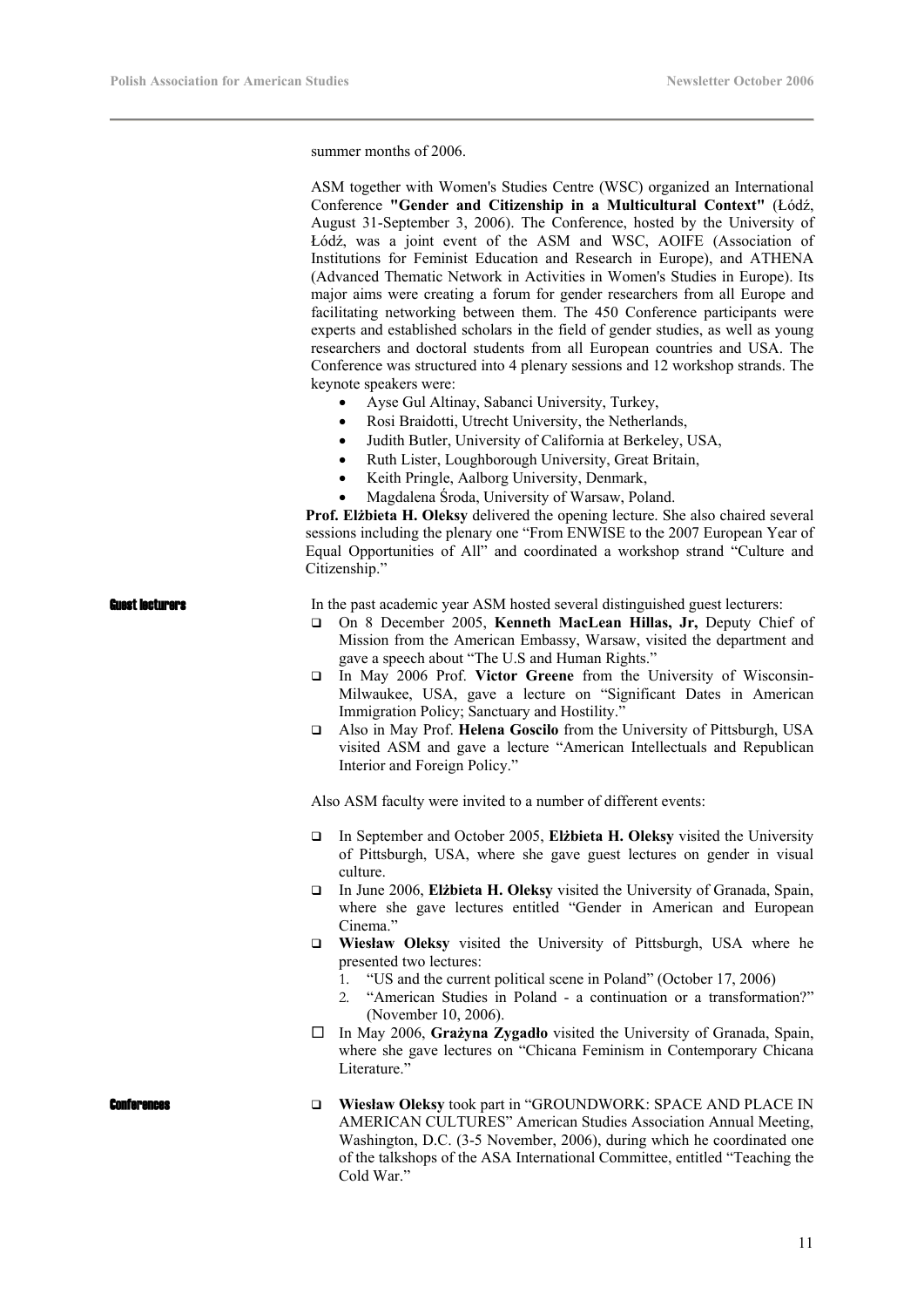- **Wiesław Oleksy** also participated in the Business Meeting of the ASA International Committee and was elected to serve as IC member for the years 2005-2008.
- **Aleksandra M. Różalska** participated in VI Festiwal Nauki, Techniki i Sztuki (6<sup>th</sup> Festival of Science, Technology and Art), Łódź April 2006; where she had a presentation on "African, Latino, and Native Americans in American Television."
- **Jarosław Wojcieszek** took part in a conference "American Democracy in 21<sup>st</sup> Century" organized by the Institute of American Studies, Jagiellonian University (Kraków, 9-11 December 2005) with a presentation entitled "American TV, American Democracy – Global Culture."
- **Jarosław Wojcieszek** also took part in the International Conference "Media and Politics," organized by Wyższa Szkoła Studiów Międzynarodowych, Łódź (27-28 April 2006), where he presented a paper "Mass Media in a Civic Society – the American Case."
- **Grażyna Zygadło** took part in PAAS 2005 International Conference "Conformity and Resistance in America," Kamień Śląski (23-25. October, 2005), where she delivered a paper "We Accept Food Stamps – American Dream in Chicano/a Art."
- Grażyna Zygadło participated in VI Festiwal Nauki, Techniki i Sztuki (6<sup>th</sup>) Festival of Science, Technology and Art), Łódź April 2006; where she had a presentation on "The Image of Minorities in the Oscar-winning production *Crash*."
- **Grażyna Zygadło** participated in the Fifth International Conference on Chicano Literature "Interpreting the Nuevo Milenio" organized by the Research Institute for North American Studies, Universidad de Alcala, Spain, (21-25 May 2006), where she presented a paper entitled "Mexifornia without Mexicans – Contemporary Visions of Mexican-American Presence in the U.S."
- **Dublications D Dorota Golanska** "Presidential Elections in the USA and Poland in the Context of Political Culture" In *Challenges in Global Constitutional Democracy and Democracy Education*, Vilnius: Vilnius Pedagogical University Press Leidykla, 2005, 41-53.
	- **Paulina Matera** (co-author: Rafał Matera) "Links and Obstacles in Transatlantic Relations after 9/11." In *American Politics, Media, and Elections. Contemporary International Perspectives on U.S. Presidency, Foreign Policy, and Political Communication*, ed. T. Płudowski, Toruń: Collegium Civitas Press/ Wydawnictwo Adam Marszałek, 2005, 161-179.
	- **Paulina Matera** "The Influence of the Hawley-Smoot Tariff Bill of June the 28th 1930 on the French-American Relations." In *International Studies*, 2005, no. 1, 23-34.
	- **Elżbieta H. Oleksy** "The Politics of Representing Gender in Contemporary Polish Cinema and Visual Art." In *East European Cinemas*, ed. A. Imre. New York and London: Routledge, 2005, 49-62.
	- **Elżbieta H. Oleksy** "Central European Contributions," co-authored with Z. Abádi-Nagy. In *American Literary Scholarship: An Annual 2004*, ed. D. J. Nordloh. Durham and London: Duke University Press, 2006, 515-532.

- New courses **Elżbieta Durys** *Ideologia a kino amerykańskie* (*Ideology in American Cinema*)
	- **Magdalena Marczuk** *Historia Stanów Zjednoczonych (part I till 1865, part II since 1865)*
	- **Elżbieta Oleksy** *Gender and Diversity: International Perspective* MA Seminar
	- **Maja Sager** *Intersections of Class, Gender and Ethnicity in a Globalised Era*
	- **Agnieszka Kisztelińska–Węgrzyńska** "*CIA przeciw KGB". Rywalizacja*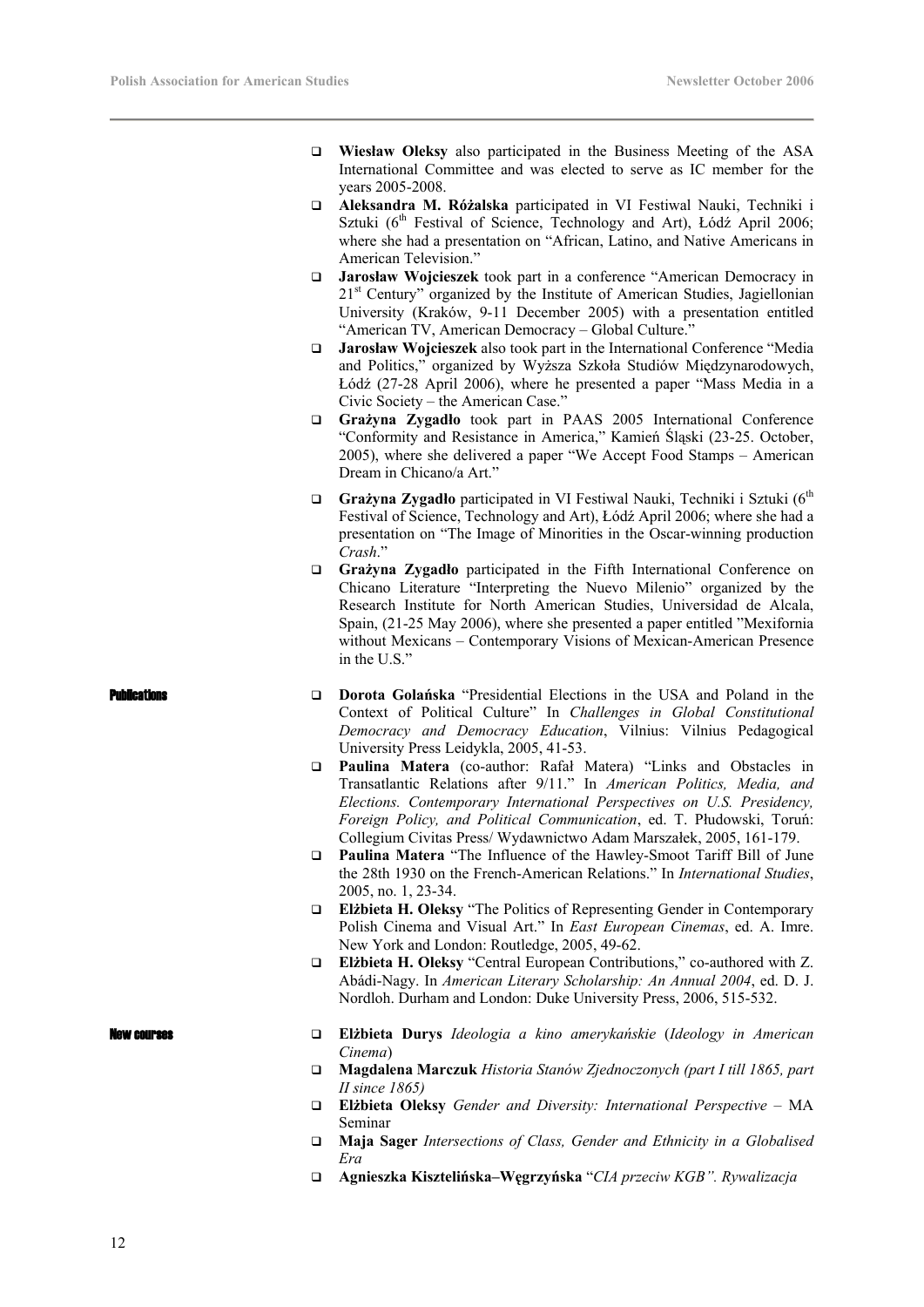*służb wywiadowczych USA i ZSRS w latach 1953 – 1985. (CIA vs. KGB. History of the USA – USSR relations in 1945 –1990).* 

- **Agnieszka Kisztelińska–Węgrzyńska** *Dyplomacja Stanów Zjednoczonych Ameryki wobec wybranych obszarów politycznych i geograficznych w XIX-XX w (US Diplomacy towards Special Geographical and Political Areas in 1890 – 1990).*
- **Agnieszka Kisztelińska–Węgrzyńska** *Niemcy w polityce zagranicznej Stanów Zjednoczonych w latach 1914-1990 (American – German Relations in 1914 – 1990).*
- **Agnieszka Kisztelińska–Węgrzyńska** "*I like Ike". Administracja Dwighta Davida Eisenhowera w latach 1953-1960 ("I like Ike." Administration of Dwight David Eisenhower in 1953 – 1960)*.
- **New faculty Example 5 Example 3 Karin Lenke** and **Maja Sager** (both from Sweden) were accepted as Marie Curie Fellows (within the project funded by the  $6<sup>th</sup>$  Framework Programme of the European Union).
	- **Marek Wojtaszek** was accepted as a PhD student.
	- In October 2006 Professor **David G. LaFrance** and Professor **Stanisław Obirek,** both historians, joined the department. Prof. Obirek is also an expert on interreligious dialogue.
	- Also in October 2006 two former ASM PhD students **Aleksandra Różalska** and **Dorota Golańska** defended their dissertations and joined ASM faculty.

#### **American Studies Center, University of Warsaw**

| <b>Malino address</b>    | American Studies Center, Warsaw University, Al. Niepodległości 22, 02-653<br>Warszawa                                                                                                                                                                                                                                                                                                                                                                                                                                                       |
|--------------------------|---------------------------------------------------------------------------------------------------------------------------------------------------------------------------------------------------------------------------------------------------------------------------------------------------------------------------------------------------------------------------------------------------------------------------------------------------------------------------------------------------------------------------------------------|
| <b>Evants/Activities</b> | Anna Sosnowska:<br>October 2005-September 2006 a visiting scholar in New York University;<br>□<br>12 month fellowship awarded by Foundation for Polish Science; research<br>'Periphery in the Center? Polish Migrants in Greenpoint, NY on Global and<br>City Economic Relations'<br>Guest lecture in March 2006, New York University, The Steinhardt School<br>$\Box$<br>of Education - Humanities and Social Science Dpt, paper: Models of<br>Eastern European Backwardness in the post-1945 Polish Historiography                        |
| <b>Cuest lecturers</b>   | Judith Butler, "Transgender' and the Spirit of Revolt", August 29, 2006<br>Ц<br>(key note address at the "Seeking Queer Alliances" Conference.<br>Marit MacArthur, California State University, "The New Elizabeth<br>□<br>Bishop" June 8, 2006<br>Grzegorz Kość, Department of English, University of Lodz, "Reproduction<br>□<br>of Power and Resistance during Robert Frost's Recital at JFK's Inaugural,<br>June 7, 2006<br>Katherine Hoffman, Saint Anselm College, "Alfred Stieglitz and the Rise<br>□<br>of Modernism", June 2, 2006 |
|                          | Victor Greene, University of Wisconsin, "A Singing Ambivalence:<br>□<br>American Immigrants between Old World and New", May 25, 2006<br>Heinz Ickstadt, Fraie Universitaat Berlin, "American Democracy and the<br>□<br>Reality of Race: A History of Race Relations from Slavery to Harlem<br>Renaissance", December 8, 2005                                                                                                                                                                                                                |
|                          | Piotr Bernaś, Gazeta Wyborcza, "Images of War in Iraq", January 26, 2006<br>□<br>(Debating America series)<br>Martha Bayles, Boston College, "What Does American Popular Culture<br>□<br>Say about the United States", May 24, 2006<br>Rick Grescyk, University of Minnesota, "American Indians: Questions and<br>□                                                                                                                                                                                                                         |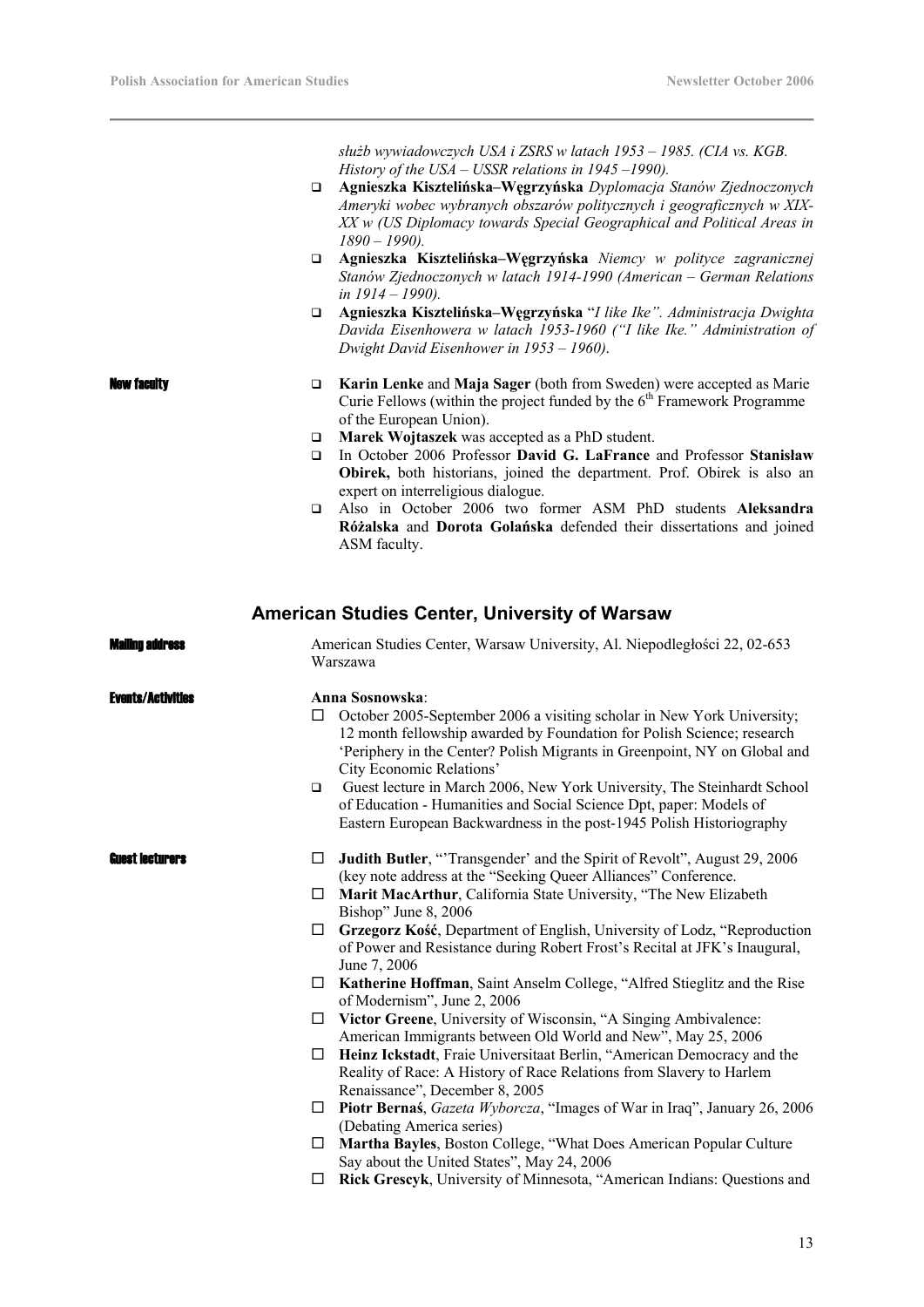Answers", December 3, 2005

 **Mary Curtin**, American Embassy Warsaw, Mirella Panek, Amnesty International, "The U.S. and the Human Rights" (Debating America series), December 2, 2005

#### Conferences **Conferences at ASC**

- □ "Seeking Queer Alliances" co-sponsored by the American Studies Center and the Gender Studies Program at Warsaw University, August 29-30, 2006.
- $\Box$  "From Mariel to Miami 25 lat po exodusie" konferencja zorganizowana wspólnie z Centrum Studiów Latynoamerykańskich UW, 26.04.2006

#### **Anna Sosnowska**

 $\Box$  64th Annual Meeting of Polish Institute for Arts and Sciences in America, New York City, June 3-4 2006; paper: Central or Eastern Europe? The Debate of Historians in the Post-1945 Poland.

#### **Krystyna Mazur**

- $\Box$  Krystyna Mazur co-organized with Magdalena Zapędowska from UAM, Poznan a conference "American Poetry in Poland: Teaching, Translation, Reception," March 18, 2006.
- $\Box$  Krystyna Mazur co-organized with Francisco J. Rodriguez from CESLA, UW, a conference "From Mariel to Miami: 25 Years After the Exodus," April 26, 2006.

#### **Zbigniew Kwiecień**

 "Ewolucja stosunków USA z Kubą w kontekście kubańskich fal emigracyjnych"- referat wygłoszony na konferencji naukowej CESLA – OSA UW " Z Mariel do Miami – 25 lat po exodusie" [From Mariel to Miami – 25 Years after the Exodus], Warszawa, 26 kwietnia 2006r.

#### **Ewa Grzeszczyk**

- *Images of America: Polish Perspectives on the U.S*., University of Rochester, Rochester NY, USA, 11.10.2006, E. Grzeszczyk, "American Models of Success in Contemporary Poland"
- *Sens życia, sens śmierci graniczne doświadczenia człowieka*, Wyższa Szkoła Humanistyczna Towarzystwa Wiedzy Powszechnej w Szczecinie, Międzyzdroje 26-27.09.2006
- *Amerykańska demokracja w XXI wieku*, Instytut Amerykanistyki i Studiów Polonijnych Uniwersytetu Jagiellońskiego, Kraków, 9-11.12.2005, Ewa Grzeszczyk, "Konsumpcja sposobem na sygnalizowanie statusu w społeczeństwach demokratycznych na przykładzie USA i Polski"
- *Ambivalent Americanizations: Popular and Consumer Culture in Central and Eastern Europe*, 24-26 November 2005, Leipzig University; E. Grzeszczyk, "American Models of Consumption and their Presence in Poland"
- *Conformity and Resistance in America*, 23-25.10.2005, Polish Association for American Studies, Kamień Śląski, E. Grzeszczyk"Contesting the Dominant Culture? The Promise keepers and Aglow International Parachurch Movements"

#### **Andrzej Filipiak**

- $\Box$  "The End of Democracy: The Crisis of the Institutions or Civic Culture? Around the First Things Symposium on the Usurpation of Politics by the Oligarchic Federal Judiciary", the Conference "American Democracy in the 21st Century", Jagiellonian University, December 2005;
- $\square$  "What We Are Fighting For' A New Declaration of Independence?", III Forum Zaawansowanych Studiów nad Stanmi Zjednoczonymi im. Profesora Andrzeja Bartnickiego, Wyższa Szkoła Humanistyczna w Pułtusku, czerwiec 2006;
- $\Box$  "Conservatives Against he Imperial Judiciary: The Debate Around the First Things Symposium on the End of Democracy", the PAAS Conference, Kamień Śląski, October 2005.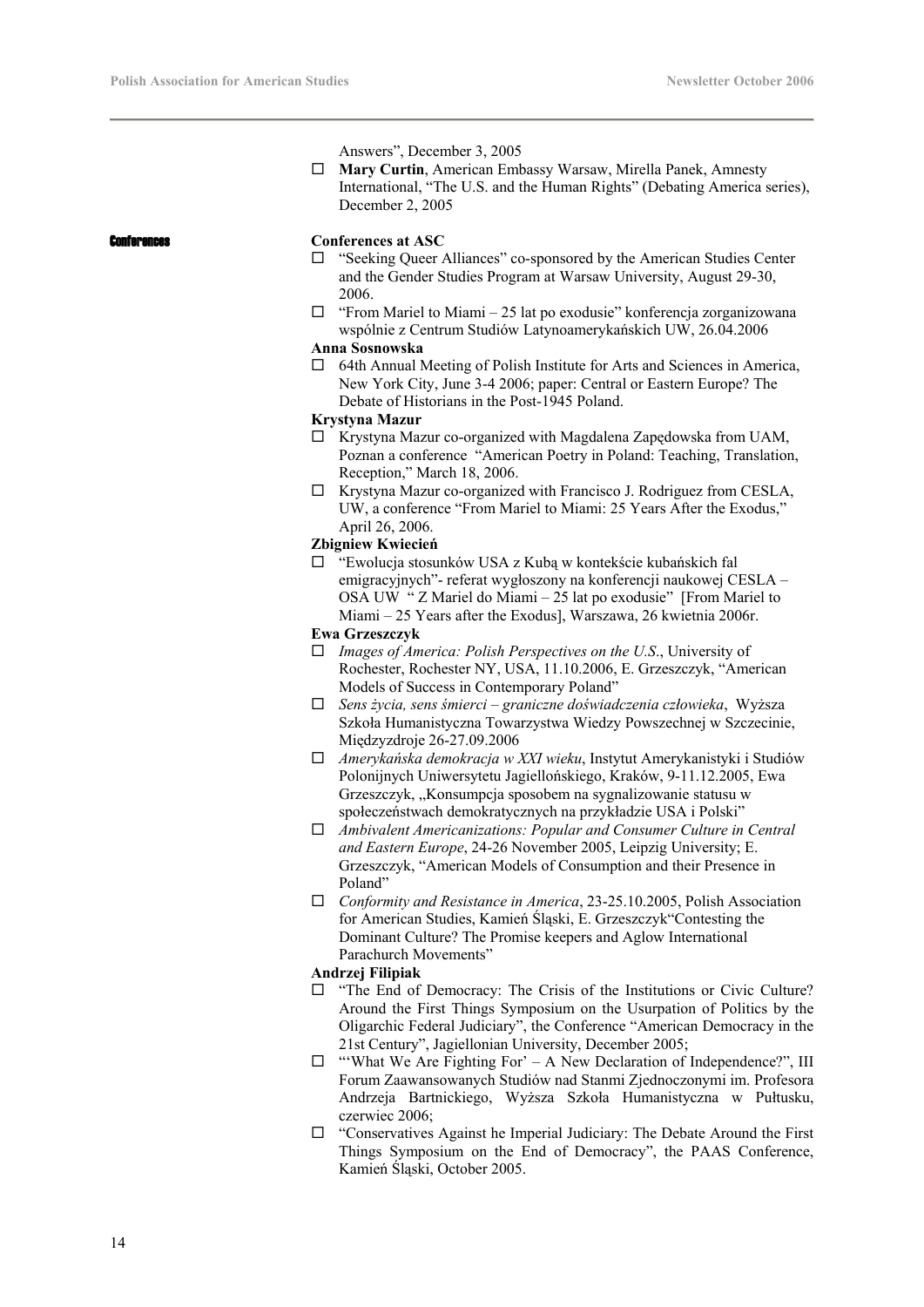#### Publications **Tomasz Basiuk**

- co-edited with Dominika Ferens and Tomasz Sikora *Out Here: Local and International Perspectives in Queer Studies*. Cambridge Scholars Press, 2006.
- co-edited with Dominika Ferens and Tomasz Sikora *Parametry pożądania. Kultura odmieńców wobec homofobii.* Kraków: Universitas, 2006.
- "Exposures: American Gay Men's Autobiography and Edmund White's Work." Christa Buschendorf, ed. *Artists and Intellectuals and the Challenge of Political Commitment*. Frankfurt am Main: ZENAF, 2005.
- $\square$  Tomasz Basiuk and Agnieszka Graff "Fałszerstwo Wilkomirskiego: trauma jako konwencja kulturowa i narracyjna". *Stosowność i forma: Jak opowiadać o zagładzie?* Michał Głowiński *et al.*, eds. Kraków: Universitas, 2005.

#### **Anna Sosnowska**

- □ 2006, "Models of Eastern European Backwardness in the post-1945 Polish Historiography" [in:] East Central Europe- Europe D'centre-est- eine wissenschaftliche Zeitschrift, vol. 52, no I-II.
- $\Box$  2005, review: Elizabeth Skomp and Roman Žyla, Harmony and Discord: Moving Towards a New Europe. Vol. 17 part 1.
- 2005, "Wydobyć się z zacofania. Czego Europa Wschodnia może i nie może nauczyć się z historii", Lewa Noga, t. 17.

#### **Ewa Grzeszczyk**

- $\Box$  "Komercjalizacja amerykańskiej religii; megakościoly, tele-ewangeliści i zjawisko *shopping for religion*" (Commercialization of American Religion: Megachurches, Televangelists and Shopping for Religion"), [in:] *Religia, prawo, reklama: Dylematy kultury współczesnej ( Religion, Law and Advertising: The Dilemmas of Contemporary Culture)*, ed. R. Paradowski, Media Form, Warsaw, 2006
- Grzech się źle sprzedaje: Przemiany we współczesnej amerykańskiej religijności" ("Sin Does not Sell Well: Changes in Contemporary American Religiosity"), *Edukacja Humanistyczna*, nr 1, 2006

#### **Andrzej Filipiak**

- "Śmierć Boga i bunt elit. Nowa klasa jako zjawisko kulturowe i religijne," *Religia. Prawo. Reklama. Dylematy kultury współczesnej.* Red. Ryszard Paradowski, Ośrodek Studiów Amerykańskich UW, Warszawa 2006, 245-  $254$
- "Wartości, które wspólnie wyznajemy? Cywilizacyjne źródła napięć pomiędzy Stanami Zjednoczonymi a niektórymi państwami europejskimi," *Studia polityczne*, nr 18, 2006, 7-28. "Wartości, które wspólnie wyznajemy? Cywilizacyjne źródła napięć pomiędzy Stanami Zjednoczonymi a niektórymi państwami europejskimi," *Studia polityczne*, nr 18, 2006, 7-28.

#### **Bohdan Szklarski**

 *Przywództwo symboliczne – między rządzeniem a reprezentacją. Amerykańska prezydentura końca XX wieku, Warszawa, ISPPAN, s. 395* 

- **New faculty and Grzegorz Kosé** joined the ASC faculty in the Spring 2006 term.
	- **Agnieszka Weinar** re-joined the faculty in the Fall 2006.

## **Institute of English Philology, University of Opole**

| <b>Mailing address</b> | Institute of English Philology, University of Opole, pl. Kopernika 11, 45-040<br>Opole, tel/fax: (77) 5415 923<br>www.anglistyka.uni.opole.pl      |
|------------------------|----------------------------------------------------------------------------------------------------------------------------------------------------|
| <b>Conferences</b>     | <b>Jacek Gutorow and Pawel Marcinkiewicz read their poems and delivered</b><br>papers during The John Ashbery Festival, April 6-8, The New School, |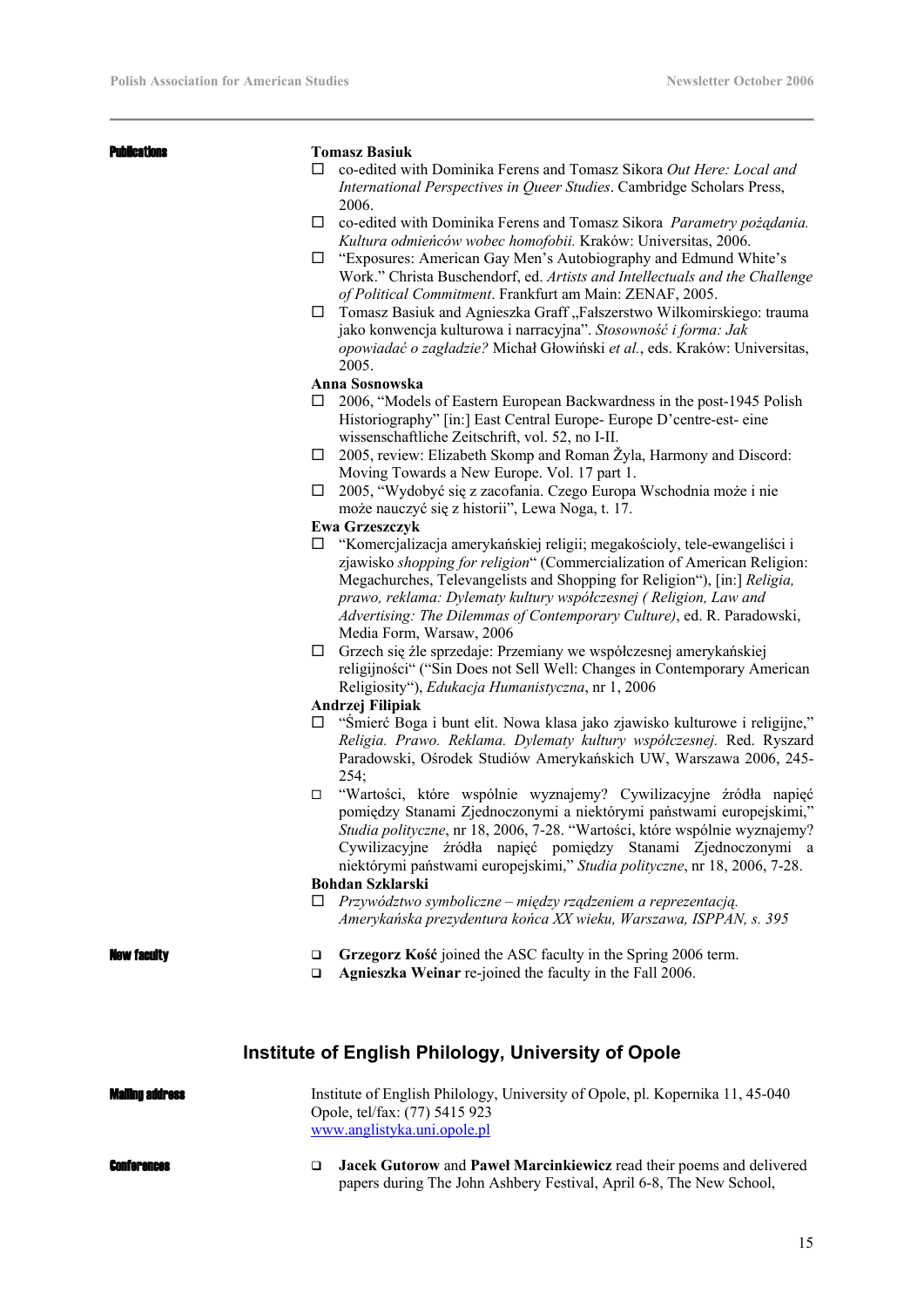NYC.

- **Jacek Gutorow** chaired David Lehman's poetry reading during the PAAS conference *Conformity and Resistance in America* in Kamien Śląski, October 2005.
- **Jacek Gutorow** presented his paper on Wallace Stevens and George Santayana: "The Second International Conference on George Santayana: American and European Values", University of Opole, June 2006.
- **Jacek Gutorow** participated in the Kraków Poetry Seminar: Americans in Kraków/Meetings of Poets. He read his translations of Jorie Graham's poems and discussed the Polish reception of Wallace Stevens. University of Houston and Jagiellonian University, Kraków, June 2006.
- **Tomasz Lebiecki**: "Esta Tierra Es Nuestra: The Mexican-American Dream of Aztlán".*Conformity and Resistance in America,* Polish Association for American Studies: 2005 Conference, Kamień Śląski, October 2005.
- **Tomasz Lebiecki**: "*Estados Unidos*, anybody? contemporary Latino political dissent", *Conformism, Non-Conformism, and Anti-Conformism in the Culture of the United States* Biennial Conference, European Association for American Studies (EAAS), University of Cyprus, Nicosia, April 2006.
- **Tomasz Lebiecki** participated in the conference *Z Mariel do Miami 25 lat po exodusie,* Centrum Studiów Latynoamerykańskich i Ośrodek Studiów Amerykańskich Uniwersytetu Warszawskiego, April 2006.
- **Tomasz Lebiecki**: "The Chicano (un)American Drea", .*Engaging with the New American Studies* Conference, University of Birmingham, England, May 2006.
- **Paweł Marcinkiewicz**: , "Teaching Literature as a Form of Resistance", *Conformity and Resistance in America,* Polish Association for American Studies: 2005 Conference, Kamień Śląski, October 2005.

- Publications **Jacek Gutorow**: "Dwie Wenecje Henry Jamesa", *Literatura na Świecie* 3-4 (2006), 360-368.
	- $\Box$  **Jacek Gutorow**: "Nowojorskie rozproszenie. O pewnej fascynacji Wallace'a Stevensa." *Wielkie tematy literatury amerykańskiej (III). Miasteczka, miasta, metropolie*. Pod red. Teresy Pyzik. Wyd. Uniw. Śląskiego, Katowice 2006, 182-195.
	- **Jacek Gutorow**: translations of Henry James's Venetian texts two letters and an essay, *Literatura na Świecie* 3-4 (2006).
	- **Jacek Gutorow**: translations of "The Intentional Fallacy" by Wimsatt and Beardsley and "The Heresy of Paraphrase" by Cleanth Brooks, *Teorie literatury XX wieku. Antologia*. Pod red. Anny Burzyńskiej i M.P. Markowskiego. Wydawnictwo Znak, Kraków 2006.
	- **Jacek Gutorow** and **Paweł Marcinkiewicz** translated fragments of David Lehman's *The Last Avant-Garde. The Making of the New York School of Poets*, *Literatura na Świecie* 3-4 (2006). Their translations of Lehman's poems appeared in the same issue.
	- **Tomasz Lebiecki**: "Abraham Lincoln and his Concept of Political Religion", *America, Home of the Brave.* Olomouc: Univerzita Palackeho v Olomouci, 2005 , 93-102.
	- In "Europa" **Paweł Marcinkiewicz** published numerous translations of American poetry, including A.R. Ammons, John Ashbery, Sylvia Plath, Billy Collins and Henry Cole.

#### Calls for papers *COMMUNITY AND NEARNESS*

We are seeking essays on any aspect of the above topic for a book to be published by Opole University Press in 2007. We would be particularly interested in exploring the ways in which communities are culturally constructed by people who perceive themselves to be part of a given community, and the ways in which these cultural constructions find their representations in British and American literature and culture of the eighteenth, nineteenth and twentieth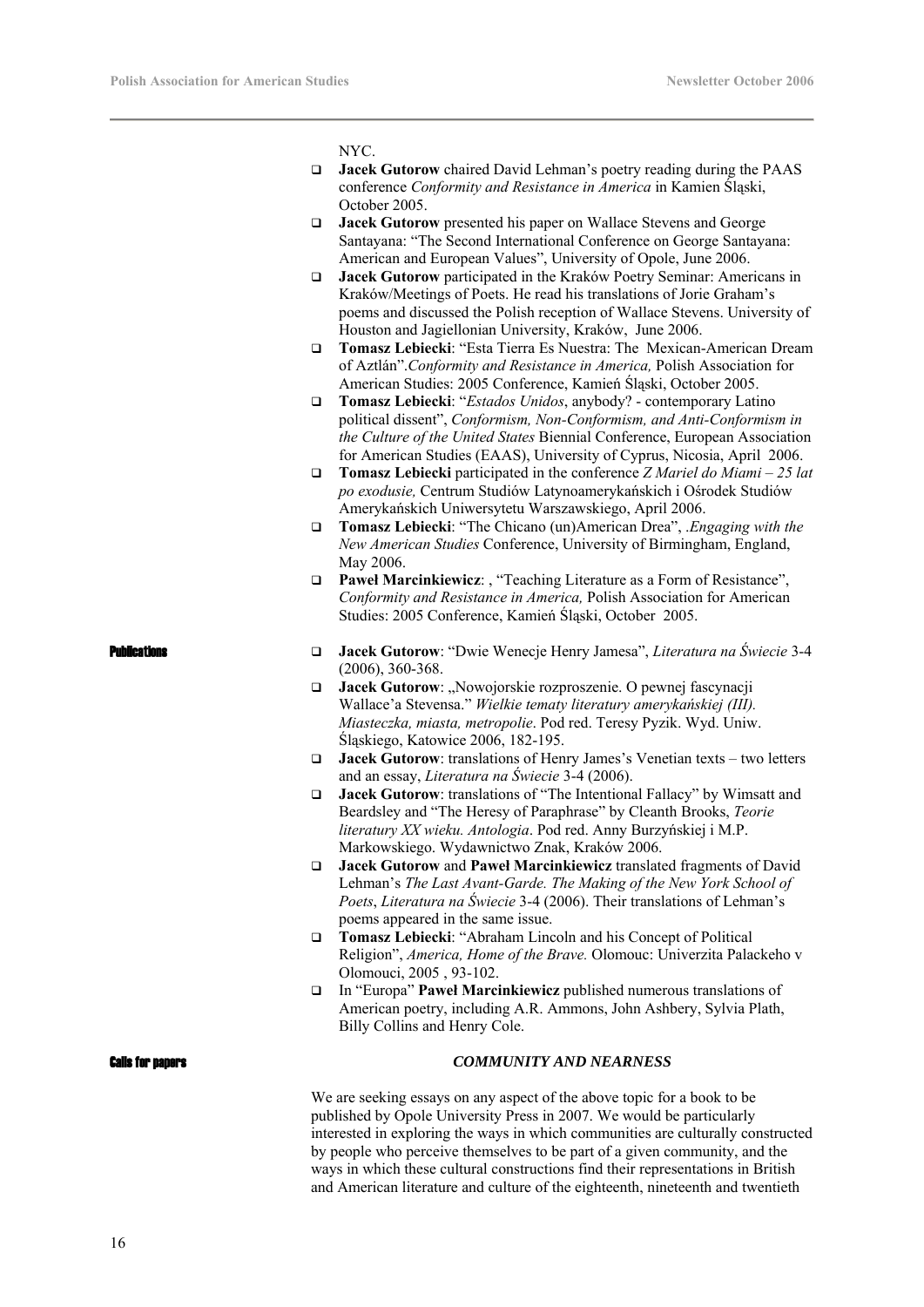century.

Our deadlines are December 31<sup>st</sup>, 2006 for brief abstracts, and Fabruary 28<sup>th</sup>, 2007 for whole papers.

In case of inquiries please contact: Ilona Dobosiewicz (Dobosiewicz @interia.pl) or Jacek Gutorow (Jacek.Gutorow@neostrada.pl); both at English Department, University of Opole, Pl. Kopernika 11, 45-040 Opole, Poland.

## **Department of American Literature and Culture, University of Silesia**

| Walling address              |                            | Department of American Literature and Culture, Institute of British and<br>American Culture and Literature, University of Silesia, ul. Żytnia 10<br>41-205 Sosnowiec, fax: +48 (32) 2917417, tel: +48 (32) 2917322; +48 (32)<br>2691892<br>http://amerykanistyka.us.edu.pl<br>http://american-studies.us.edu.pl                                                                                                                                                                                                                                                                                                                                                                                                                                                                                                                                                                                                                                                                                                                                                                                                                                                                                                                                                                                                                                                                   |
|------------------------------|----------------------------|-----------------------------------------------------------------------------------------------------------------------------------------------------------------------------------------------------------------------------------------------------------------------------------------------------------------------------------------------------------------------------------------------------------------------------------------------------------------------------------------------------------------------------------------------------------------------------------------------------------------------------------------------------------------------------------------------------------------------------------------------------------------------------------------------------------------------------------------------------------------------------------------------------------------------------------------------------------------------------------------------------------------------------------------------------------------------------------------------------------------------------------------------------------------------------------------------------------------------------------------------------------------------------------------------------------------------------------------------------------------------------------|
| <b>Events and activities</b> | $\Box$<br>$\Box$           | Aleksandra Podgórniak successfully defended her doctoral dissertation<br>entitled Magical Realism: Postcolonial Theory and Practice (advisor prof.<br>UŚ doc. dr hab. Teresa Pyzik).<br>Jarosław Szurman is visiting Stockholms Universitet, Sweden, 20 August<br>2006 -15 January 2007, within SOCRATES/ERASMUS. He is doing<br>research for his doctoral dissertation Anglo/American Folksong: Ballads of<br>the Frontier and the West                                                                                                                                                                                                                                                                                                                                                                                                                                                                                                                                                                                                                                                                                                                                                                                                                                                                                                                                          |
| <b>ENNTRPANCAS</b>           | $\Box$<br>$\Box$<br>□<br>□ | Sonia Caputa presented a paper "Shades and Voices of Cultural Nostalgia:<br>Anthony Bukoski's Polish-American short stories" at the conference<br>Caught in the treadmill? Recycling culture/the culture of recycling<br>organized by the Insitute of British and American Culture and Literature,<br>University of Silesia, Ustroń, 14-15 September 2006.<br><b>Jarosław Szurman</b> presented a paper "The Blues Ballad " at the 36 <sup>th</sup><br>International Ballad Commission Conference Vom Wunderhorn zum<br>Internet, Freiburg am Breisgau, 3-7 April 2006. The conference was<br>organized by Kommission fur Volksdichtung/IBC, Deutsches<br>Volksliedarchiv, SIEF.<br>Jarosław Szurman presented a paper "The Blues Ballad Revisited: Donald<br>Knight Wilgus' Research Files at the Southern Folklife Center, UNC,<br>Chapel Hill" at the conference Between Orthodoxy and Pleasure: The<br>Making of the Reading List organized by the Insitute of British and<br>American Culture and Literature, University of Silesia, Szczyrk, 18 - 20<br>May 2006.<br>Jarosław Szurman and Sonia Caputa participated in the conference<br>Bridges Across the Nations: African American Culture in the $21st$ Century,<br>organized by the Collegium for African American Research (CAAR),<br>Warsaw University, Catholic University of Lublin, Puławy, 2-5 February<br>2006. |
| <b>PUNICATIONS</b>           | □<br>□<br>□                | Red. Teresa Pyzik: Wielkie tematy literatury amerykańskiej: Miasteczka,<br>Miasta, Metropolie, (tom III) Katowice: Wydawnictwo UŚ 2006.<br>Sonia Caputa: " (Polskie) Chicago w powieściach Nelsona Algrena."<br>Wielkie tematy literatury amerykańskiej: Miasteczka, Miasta, Metropolie,<br>red. Teresa Pyzik, Katowice: Wydawnictwo UŚ 2006.<br>Aleksandra Kiełtucka: "Ucieczka z Raju, czyli utracony sen o wolności.<br>Obraz społeczności przedmieścia w Expensive People [Drodzy ludzie]<br>Joyce Carol Oates." Wielkie tematy literatury amerykańskiej: Miasteczka,<br>Miasta, Metropolie, red. Teresa Pyzik, Katowice: Wydawnictwo UŚ 2006.                                                                                                                                                                                                                                                                                                                                                                                                                                                                                                                                                                                                                                                                                                                                |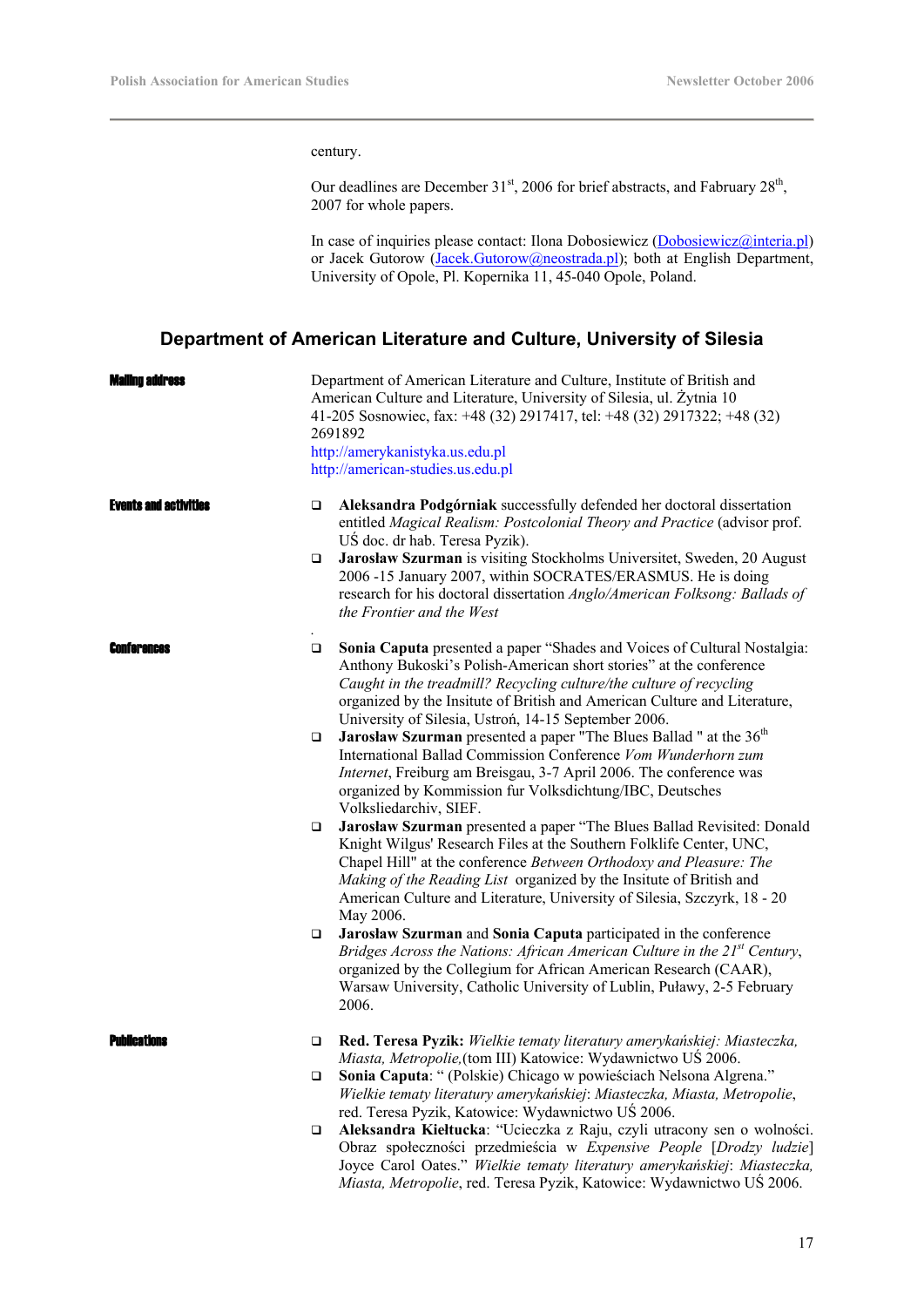|                         | $\Box$<br>$\Box$<br>$\Box$<br>$\Box$<br>$\Box$ | Krzysztof Kowalczyk-Twarowski: Glebae adscripti. Troping<br>Place/Region/Nature in America. Frankfurt am Main: Peter Lang, 2005.<br>Krzysztof Kowalczyk-Twarowski.: "Między Palcem Waszyngtona a<br>Lower East Side. Wizja Nowego Jorku w wybranych utworach Edith<br>Wharton, Henry'ego Jamesa, Williama Deana Hawellsa i Henry'ego<br>Rotha." Wielkie tematy literatury amerykańskiej: Miasteczka, Miasta,<br>Metropolie, red. Teresa Pyzik, Katowice: Wydawnictwo US 2006.<br>Magdalena Słonka:. "(Do)chodzenie w Nowym Jorku. Perypatetyczne<br>doświadczenie miasta w Szklanym Mieście Paula Austera," Wielkie tematy<br>literatury amerykańskiej: Miasteczka, Miasta, Metropolie, red. Teresa<br>Pyzik, Katowice: Wydawnictwo UŚ 2006.<br>Jarosław Szurman: "(Anglo)amerykańskie ballady bulwarowe," Wielkie<br>tematy literatury amerykańskiej: Miasteczka, Miasta, Metropolie, red.<br>Teresa Pyzik, Katowice: Wydawnictwo UŚ 2006.<br>Agnieszka Woźniakowska: "Miasteczko Grover's Corners - 'Nasze<br>Miasto' Thorntona Wildera." Wielkie tematy literatury amerykańskiej:<br>Miasteczka, Miasta, Metropolie, red. Teresa Pyzik, Katowice:<br>Wydawnictwo UŚ 2006. |
|-------------------------|------------------------------------------------|------------------------------------------------------------------------------------------------------------------------------------------------------------------------------------------------------------------------------------------------------------------------------------------------------------------------------------------------------------------------------------------------------------------------------------------------------------------------------------------------------------------------------------------------------------------------------------------------------------------------------------------------------------------------------------------------------------------------------------------------------------------------------------------------------------------------------------------------------------------------------------------------------------------------------------------------------------------------------------------------------------------------------------------------------------------------------------------------------------------------------------------------------------------------------|
| <b>Guest lecturers</b>  | ⊔                                              | Prof. Andrzej Szmidt (Akademia Muzyczna w Katowicach) "American<br>Jazz and Blues Music."                                                                                                                                                                                                                                                                                                                                                                                                                                                                                                                                                                                                                                                                                                                                                                                                                                                                                                                                                                                                                                                                                    |
| <b>New faculty</b>      | $\Box$                                         | Marcin Sarnek joined the Department in June.                                                                                                                                                                                                                                                                                                                                                                                                                                                                                                                                                                                                                                                                                                                                                                                                                                                                                                                                                                                                                                                                                                                                 |
| <b>Calls for napers</b> | $\Box$                                         | Do końca stycznia 2007 czekamy na artykuły do piątego tomu z serii<br>Wielkie Tematy Literatury Amerykańskiej pod redakcją prof. US doc. dr<br>hab. T. Pyzik, który będzie zatytułowany "Podróże, wędrówki, włóczegi"<br>("Travels, Voyages, Trips"). Termin nadsyłania artykułów w języku<br>polskim: do 30.01.2007 r.                                                                                                                                                                                                                                                                                                                                                                                                                                                                                                                                                                                                                                                                                                                                                                                                                                                      |

# **English Department, Nicholas Copernicus University, Toruń**

| <b>Mailing address</b>   | Katedra Filologii Angielskiej UMK, Katedraa@maius.uni.torun.pl |                                                                                                                                                                                                                                                                                                                |
|--------------------------|----------------------------------------------------------------|----------------------------------------------------------------------------------------------------------------------------------------------------------------------------------------------------------------------------------------------------------------------------------------------------------------|
| <b>Events/Activities</b> | ◻                                                              | On 19 September 2006 Jakub Wójcik defended his doctoral dissertation<br>"The Devil Incarnate, the Noble Savage, or the Good Indian:" the<br>Construction of the Portrayal of the Native Americans In Pre-Civil War<br>American Fiction (1790-1860)" written under the supervision of Prof<br>Marek Wilczyński. |

# **English Philology Department, Szczecin University**

| <b>Mailing address of the department,</b><br>center, etc. | English Philology Department, Szczecin University<br>Al. Paistów 40B, 71-065 Szczecin<br>http://www.kfa.univ.szczecin.pl; Email: kfa@univ.szczecin.pl |                                                                                                                                                                                                              |  |
|-----------------------------------------------------------|-------------------------------------------------------------------------------------------------------------------------------------------------------|--------------------------------------------------------------------------------------------------------------------------------------------------------------------------------------------------------------|--|
| <b>Events/Activities</b>                                  | o                                                                                                                                                     | VI Zachodniopomorski Festiwal Nauki Szczecin<br>-Koszalin, 16-24 September 2006 in a workshop "W krainie języka<br>angielskiego" Anna Łakowicz-Dopiera conducted a seminar entitled "Who<br>is an American?" |  |
|                                                           | ◻                                                                                                                                                     | Renata Nowaczewska defended her Ph.D. thesis at the History Institute,<br>Warsaw University. The title: "Prywatna i pozarządowa działalność                                                                  |  |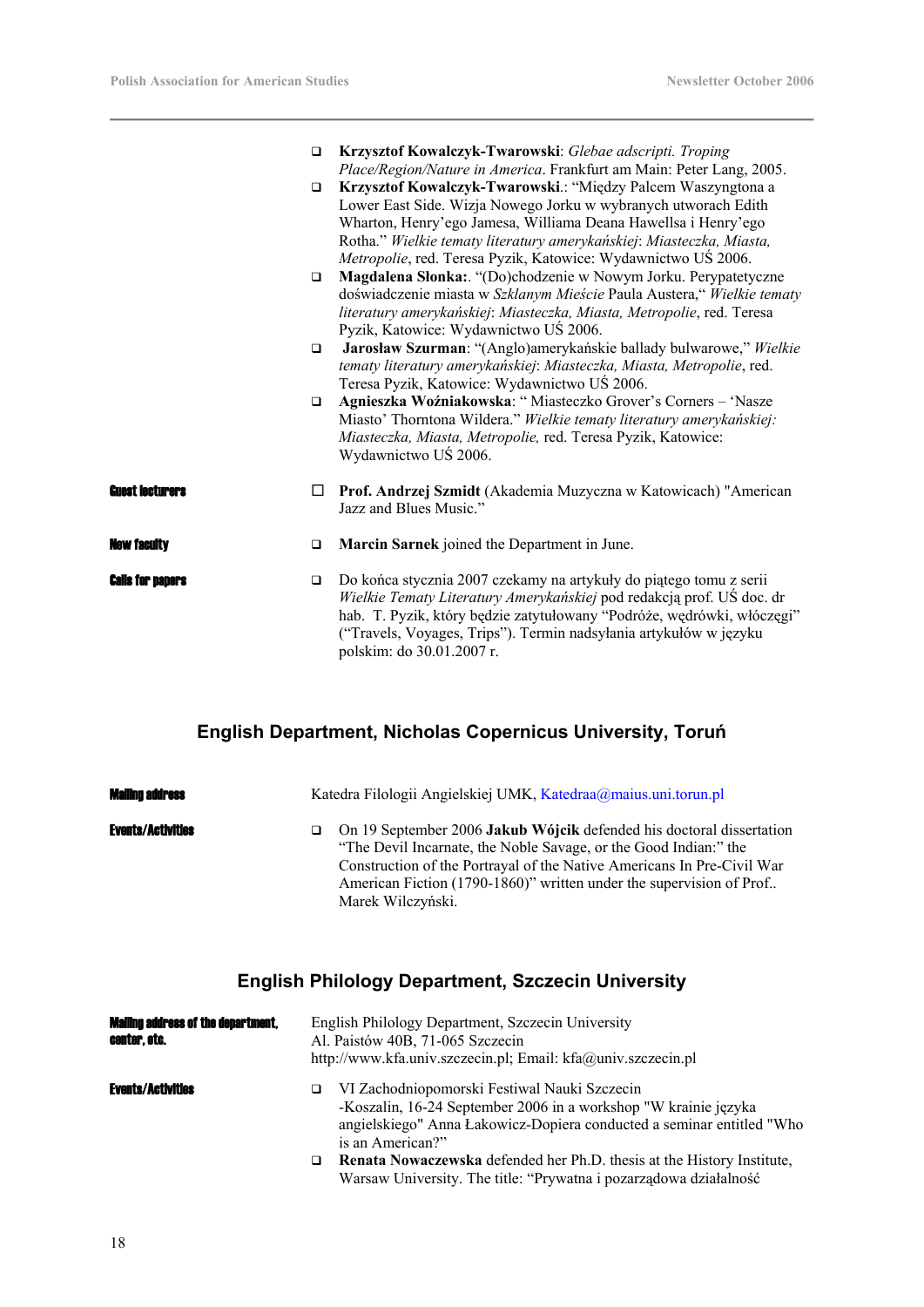$\overline{\phantom{a}}$ 

|                    | dobroczynna czy państwo opiekuńcze? Koncepcje zwalczania ubóstwa w<br>Stanach Zjednoczonych w latach 1929-37." ("Private and nongovernmental<br>relief or the welfare state? Ways of eradicating poverty in the United<br>States, 1929-1937.") The thesis supervisor: Prof. Krzysztof Michałek |
|--------------------|------------------------------------------------------------------------------------------------------------------------------------------------------------------------------------------------------------------------------------------------------------------------------------------------|
| <b>Conferences</b> | PAAS conference 2005 Anna Lakowicz-Dopiera delivered a paper<br>"Nonconformity and resistance in portraying the US in the writings of<br>Czesław Miłosz and Aleksander Hertz."                                                                                                                 |

# **American Literature Section, Institute of English Studies, University of Warsaw**

| M <b>ailing address</b>  |        | Zakład Literatury Amerykańskiej, Instytut Anglistyki UW, ul. Nowy Świat 4, 00-<br>497 Warsaw                                                                                                                                                                                                                                                                                                                                                                            |  |
|--------------------------|--------|-------------------------------------------------------------------------------------------------------------------------------------------------------------------------------------------------------------------------------------------------------------------------------------------------------------------------------------------------------------------------------------------------------------------------------------------------------------------------|--|
| <b>Events/Activities</b> | □      | Agnieszka Bedingfield has left the department to join her husband in<br>Boston. We wish her all the best in her American life!!!                                                                                                                                                                                                                                                                                                                                        |  |
|                          | ப      | In October 2006, Professor Richard Yarborough, University of California,<br>Los Angeles, is a Fulbright Senior Specialist at the English Department,<br>University of Warsaw. He has given a series of lectures for students as well<br>as talked during staff meetings on African American literature, its social,<br>historical and aesthetic contexts. He has been invited to lecture at Maria<br>Curie-Skłodowska University, Lublin, and the University of Gdańsk. |  |
|                          | $\Box$ | Agata Preis-Smith, Ewa Łuczak and Marek Paryż will be editing a<br>volume of essays on American and Canadian literature dedicated to the<br>memory of the late professor Nancy Burke. They have collected almost<br>thirty contributions from scholars from the USA, Canada, France, Germany,<br>Austria, Serbia and Poland. The book is scheduled to appear at the turn of<br>2006 and 2007.                                                                           |  |
|                          | $\Box$ | In February 2006, Ewa Łuczak, together with Andrzej Antoszek, Lublin<br>Catholic University, organized an international seminar aimed at Ph.D.<br>students from Eastern and Central Europe. The seminar was entitled:<br>"Bridges Across the Nations: African American Culture in the Twenty-First<br>Century" and was held in Puławy.                                                                                                                                  |  |
|                          | $\Box$ | In September 2006, Ewa Łuczak was invited by Emmanuel College,<br>Franklin Springs, Georgia, to give two talks: "Reading Toni Morrison's<br>Beloved" and "Postcolonial Poland".                                                                                                                                                                                                                                                                                         |  |
|                          | $\Box$ | In June 2006 Tadeusz Pióro read his poems at the Runnymede Literary<br>Festival, Royal Holloway College, University of London.                                                                                                                                                                                                                                                                                                                                          |  |
|                          | ப      | Tadeusz Pióro's poems have recently appeared in two major on-line literary<br>journals: the Australian Jacket and the American Literature Without Borders,<br>the latter published by Bard College.                                                                                                                                                                                                                                                                     |  |
|                          | $\Box$ | Julia Fiedorczuk's new book of poems, Planeta rzeczy zagubionych, has<br>just been published by Biuro Literackie, Wrocław.                                                                                                                                                                                                                                                                                                                                              |  |
|                          | $\Box$ | Julia Fiedorczuk has contributed a critical essay on John Ashbery and<br>translations of his poems to the forthcoming issue of <i>Literatura na Świecie</i> .                                                                                                                                                                                                                                                                                                           |  |
|                          | $\Box$ | Joanna Ziarkowska spent last September on a research grant at the JFK<br>Institute for North American Studies, Berlin.                                                                                                                                                                                                                                                                                                                                                  |  |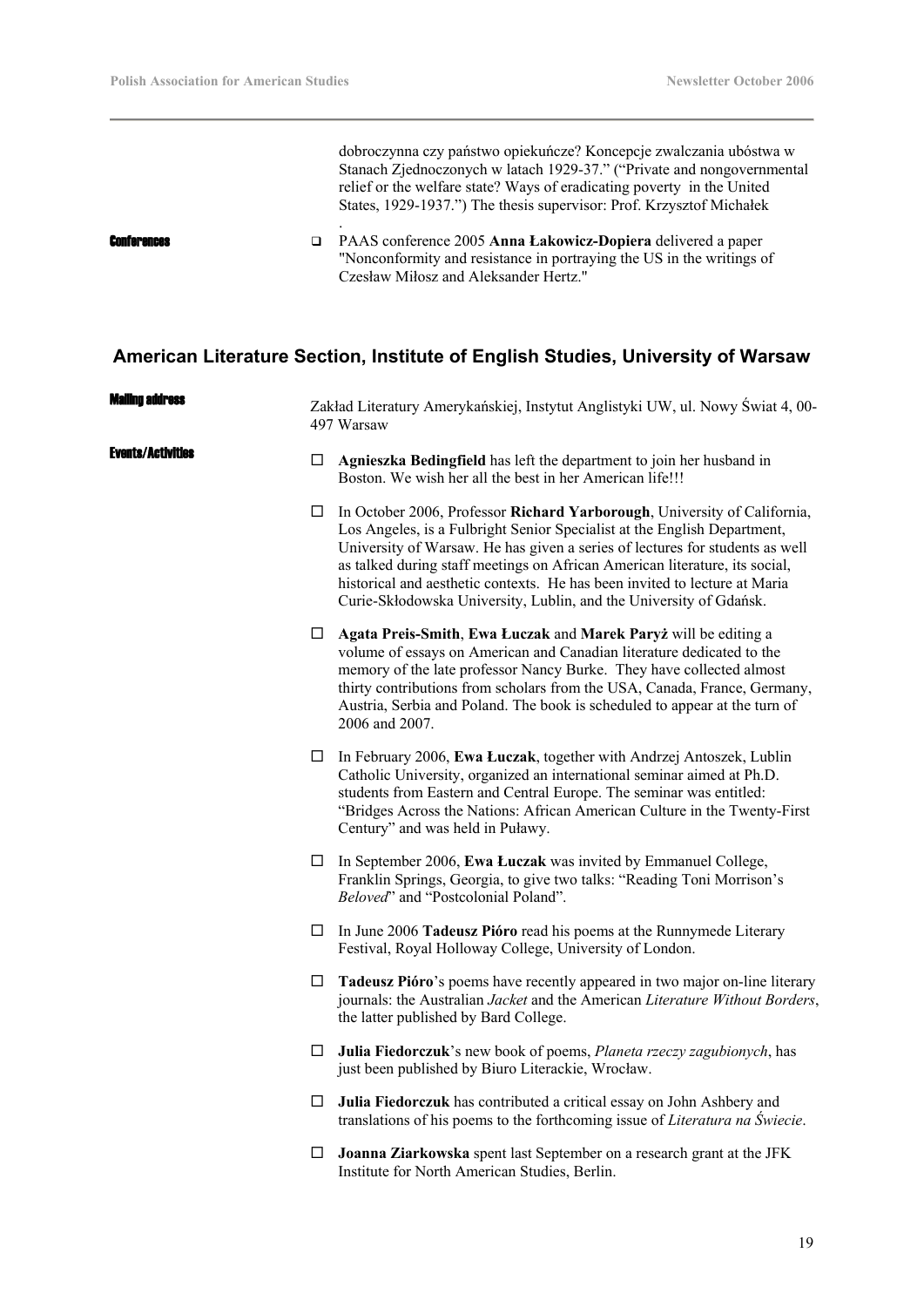|                         | In the academic year 2006/2007, Justyna Włodarczyk will be a Fulbright<br>fellow at the University of Indiana, Bloomington.                                                                                                                                                                                                                                                                                                                                                                                                                                                                                                                                                                                                                                                                                                                                                                                                                                                                                                                                                                       |
|-------------------------|---------------------------------------------------------------------------------------------------------------------------------------------------------------------------------------------------------------------------------------------------------------------------------------------------------------------------------------------------------------------------------------------------------------------------------------------------------------------------------------------------------------------------------------------------------------------------------------------------------------------------------------------------------------------------------------------------------------------------------------------------------------------------------------------------------------------------------------------------------------------------------------------------------------------------------------------------------------------------------------------------------------------------------------------------------------------------------------------------|
| ப                       | In the Summer semester 2007, Marek Paryż will be a senior Fulbright<br>Scholar at the University of Illinois, Chicago.                                                                                                                                                                                                                                                                                                                                                                                                                                                                                                                                                                                                                                                                                                                                                                                                                                                                                                                                                                            |
| Guest Incturers<br>⊔    | In November 2005, Professor Deborah Castillo, Cornell University, lectured<br>on Latina/o literature in the United States.                                                                                                                                                                                                                                                                                                                                                                                                                                                                                                                                                                                                                                                                                                                                                                                                                                                                                                                                                                        |
| □                       | In March 2006, Professor Josie Campbell and Professor John Leo, both<br>University of Rhode Island, Kingston, gave a joint lecture on "Debating the<br>American Literary Canon: Conservative Defense and Liberal Intervention."                                                                                                                                                                                                                                                                                                                                                                                                                                                                                                                                                                                                                                                                                                                                                                                                                                                                   |
| $\Box$                  | In April 2006, Chicano writer <b>Daniel Chacón</b> talked on "What It Means to<br>Be a Chicano Writer?" and read from his books.                                                                                                                                                                                                                                                                                                                                                                                                                                                                                                                                                                                                                                                                                                                                                                                                                                                                                                                                                                  |
| □                       | In October 2006, Professor Marianne Noble, American University,<br>Washington, D.C., lectured on "The Role of Sentimentality as an Aesthetic<br>Category and Its Political and Social Values in Nineteenth-Century American<br>Fiction."                                                                                                                                                                                                                                                                                                                                                                                                                                                                                                                                                                                                                                                                                                                                                                                                                                                          |
| □<br><b>Conferences</b> | The following members of the American Literature Section presented papers<br>at the 2005 PAAS Conference in Kamień Śląski: Hanna Boguta Marchel<br>("Reconciliation of the individual and the Social as an Instance of the<br>Puritan-American Ideology of Consensus"), Iwona Rentflejsz ("When the<br>Victims Cease to Conform - Challenging the Media Image of the People with<br>AIDS"), Zuzanna Ładyga ("The Defiant Other in Ann Beattie's The<br>Doctor's House and Follies"), Agnieszka Bedingfield ("Women at<br>Wartime/Women on Wartime: Discursive Non-Conformity in Literature by<br>Women"), Julia Fiedorczuk ("Limited Revolutions: From Pound and Riding<br>to L-A-N-G-U-A-G-E"), Ewa Łuczak ("The Particular, the Universal and<br>Black Writers of the 1960s: The Case of William Demby"), Justyna<br>Włodarczyk ("When Resistance is Conformity. Upward Social Mobility in<br>the Works of Dorothy Allison"), Tadeusz Pióro ("Ralph Elliosn's Invisible<br>Man: A Civic Perspective"), Marek Paryż ("Narration and Surveillance in<br>Nathaniel Hawthorne's Tale 'Wakefield'"). |
| $\Box$                  | In November 2005, Marek Paryż took part in the conference "Between<br>Literature and Medicine 3", held in Lublin. He read a paper entitled "The<br>Game of Surgery: Edgar Allan Poe's 'Some Words with a Mummy' and<br>Herman Melville's White Jacket."                                                                                                                                                                                                                                                                                                                                                                                                                                                                                                                                                                                                                                                                                                                                                                                                                                           |
|                         | In February 2006, Agata Preis-Smith participated in the conference "New<br>Developments in Contemporary American Ethnic Literatures" in Łódź. She<br>conducted the session on the teaching of American literature. The primary<br>source used in the session was Toni Morrison's essay "Unspeakable Things<br>Unspoken: The Afro-American Presence in American Literature."                                                                                                                                                                                                                                                                                                                                                                                                                                                                                                                                                                                                                                                                                                                       |
| $\Box$                  | In May 2006, Ewa Luczak read a paper "William Demby's Skeptical<br>Auto/fiction" at the 5 <sup>th</sup> MESEA (The Society for Multi-Ethnic Studies:<br>Europe and Americas) conference: "Ethnic Life Writing and Histories", held<br>in Pamplona, Spain.                                                                                                                                                                                                                                                                                                                                                                                                                                                                                                                                                                                                                                                                                                                                                                                                                                         |
| □                       | Hanna Boguta-Marchel took part in the conference "Caught in a Treadmill?<br>Recycling Culture / The Culture of Recycling" in Ustroń, September 2006.<br>She presented a paper entitled "'Memories are uncertain and the past that was<br>differs little from the past that was not': Some Reflections on Repetitiveness<br>and Originality of Cormac McCarthy's Blood Meridian'."                                                                                                                                                                                                                                                                                                                                                                                                                                                                                                                                                                                                                                                                                                                 |
| $\Box$                  | In September 2006 Marek Paryż attended the symposium "Australia:<br>Memory, Identity and Destiny" at the University of Opole, presenting a paper<br>"The Topography of History: Narrating the Place, Narrating the Past in David<br>Malouf's Novel The Great World."                                                                                                                                                                                                                                                                                                                                                                                                                                                                                                                                                                                                                                                                                                                                                                                                                              |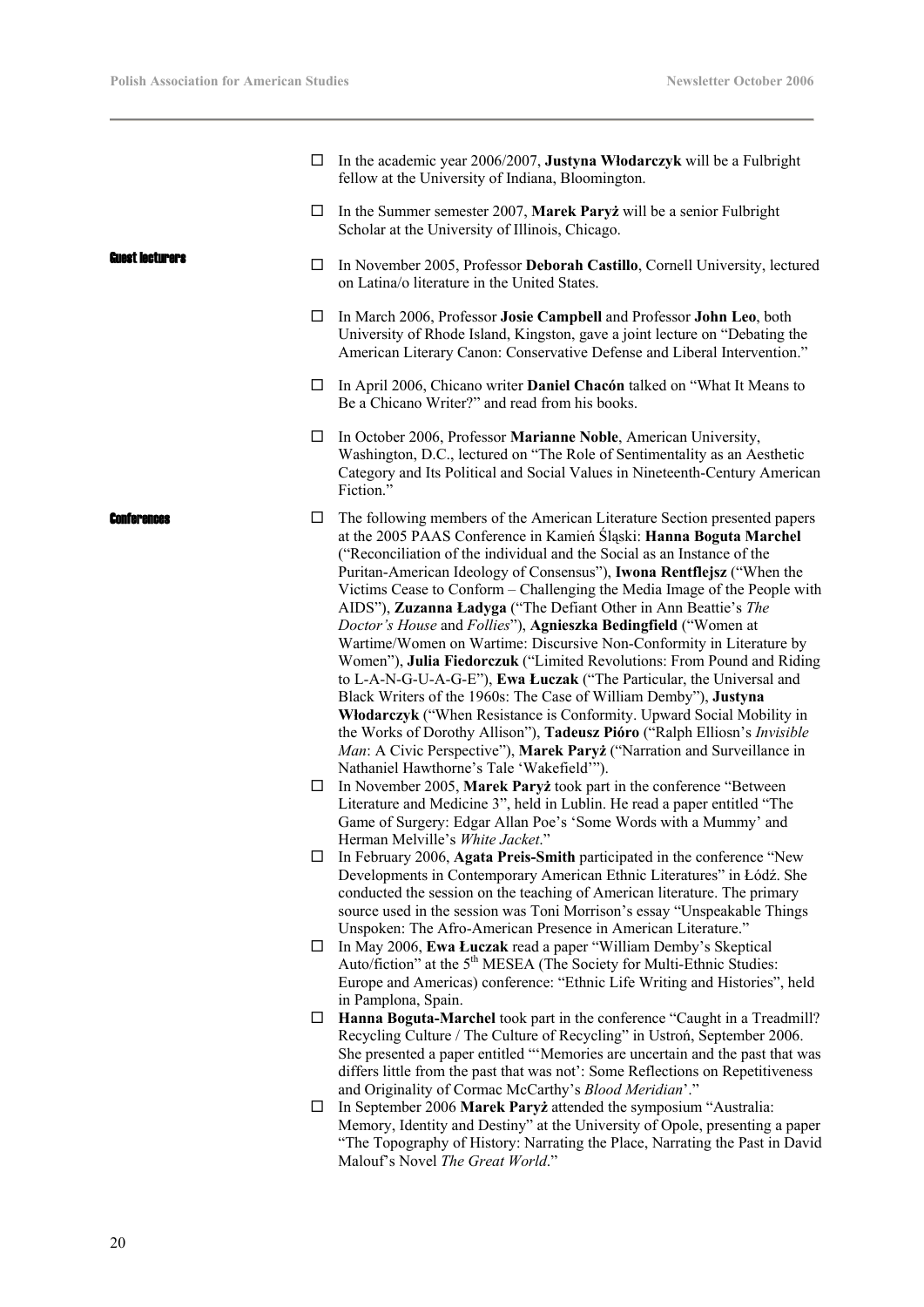|  | п      |  |
|--|--------|--|
|  | ı<br>I |  |
|  |        |  |

#### Publications **Julia Fiedorczuk**

- □ "Poem talking silence': on Laura Riding's Renunciation of Poetry." *(a) the journal of culture and the unconscious* (San Francisco) 4:2 (2004).
- "Pytania w kwestii domu: Elizabeth Bishop." *Piękniejszy dom od Prozy. O amerykańskiej poezji kobiecej*. Ed. Lucyna Aleksandrowicz-Pędich and Jerzy Kamionowski. Białystok: Wydawnictwo Uniwersytetu w Białymstoku, 2005.

## **Marek Paryż**

- "Proza amerykańska XX i początku XXI wieku." *Historia literatury światowej. Tom 9: XX wiek – proza*. Ed. Marian Szulc. Kraków: Pinnex, 2005, pp.167-276.
- "Lekarze, pacjenci i język medycyny w prozie pisarzy amerykańskich połowy XIX wieku – Edgara Allana Poego i Nathaniela Hawthorne'a." *Między literaturą a medycyną. Literackie i pozaliterackie działania środowisk medycznych a problemy egzystencjalne człowieka XIX i XX wieku*. Ed. Eugenia Łoch and Grzegorz Wallner. Lublin: Wydawnictwo UMCS, 2005.
- "'Biała' czarna poezja fenomen Phyllis Wheatley." *Piękniejszy dom od Prozy. O amerykańskiej poezji kobiecej*. Ed. Lucyna Aleksandrowicz-Pędich and Jerzy Kamionowski. Białystok: Wydawnictwo Uniwersytetu w Białymstoku, 2005.
- "Oblicza terroru w reportażach V.S. Naipaula." *Człowiek wobec rewolucji i terroru*. Ed. Eugenia Łoch. Lublin: Lubelskie Towarzystwo Naukowe, 2005.
- "Filming the Unfilmable: *The Golden Bowl* on Screen." *American Studies* (Warsaw). Special Issue: "Henry James's Afterlife: Opera, Film, RPG." Vol. 22 (2005).
- "Wizerunki amerykańskich miast w szkicach Trumana Capote'a z tomu *Koloryt lokalny*: Nowy Orlean, Nowy Jork, Los Angeles." *Wielkie tematy literatury amerykańskiej. Tom III: Miasteczka, miasta, metropolie*. Ed. Teresa Pyzik. Katowice: Wydawnictwo Uniwersytetu Śląskiego, 2006.
- "Papierowe kolty (o powieści Roberta Coovera *Miasto widmo*)." *Tygiel Kultury*, 10-12 (2005).
- (with Piotr Czapla) "Pod powierzchnią zdarzeń. Wywiad z Kazuo Ishiguro." *Nowe Książki*, 1 (2006).
- "Ian McEwan: pochwała nieoczywistości." *ARTE*, 2 (2006).
- "*American Psycho*: część 1 i 2." *ARTE*, 6 (2006).
- "Pynchon: geometria chaosu." *ARTE*, 7-8 (2006).
- Translation of "Venice: An Early Impression" by Henry James. *Literatura na Świecie*, 3-4 (2006).
- Reviews of the Polish editions of *The Known World* by Edward P. Jones, *Prisoners of War* by Steve Yarbrough, *Middle Age: A Romance* by Joyce Carol Oates, *The Master* by Colm Tóibin, *Rules of Attraction* by Bret Easton Ellis, *The Middle Passage* by V.S. Naipaul, *The Collected Stories of Truman Capote*, *Elizabeth Costello* by J.M. Coetzee, *The History of Love* by Nicole Krauss, *Villages* by John Updike, *The Anatomy Lesson* by Philip Roth, *What Do We Talk About When We Talk About Love* by Raymond Carver; *Nowe Książki*, 11 (2005) – 10 (2006), respectively. Reviews published under the pen-name Paweł Sokołowski: *Gra w SS. Poetyka (nie)powieści Jerzego Kosińskiego* by Ludmiła Gruszewska Blaim, *One*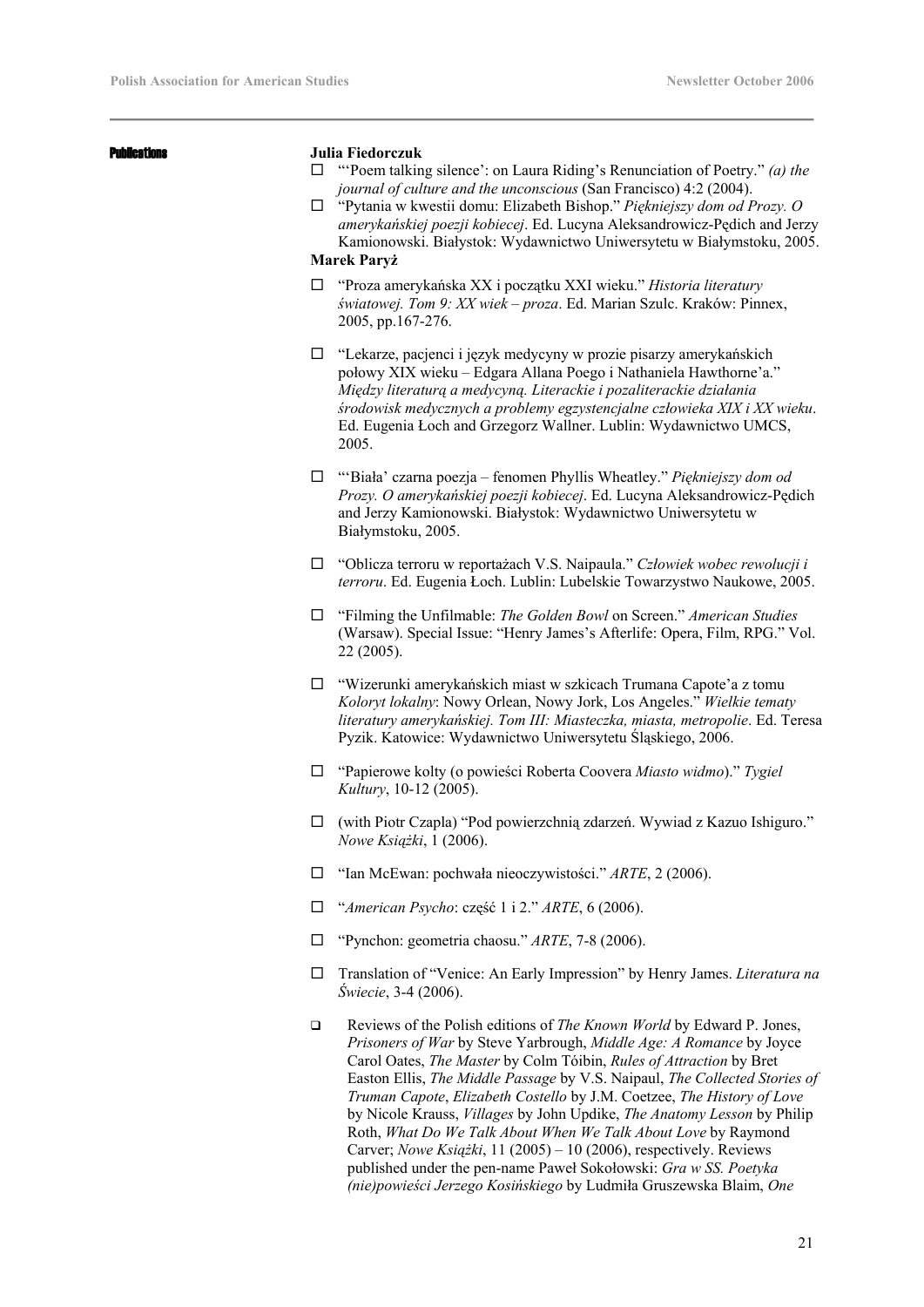|                       |             | Matchless Time. The Life of William Faulkner by Jay Parini, Nowe Książki,<br>1 (2006) and 8 (2006).                                                                                                                                                                                                                       |
|-----------------------|-------------|---------------------------------------------------------------------------------------------------------------------------------------------------------------------------------------------------------------------------------------------------------------------------------------------------------------------------|
| <b>New faculty</b>    | $\Box$      | Brian Chanen will be a part-time lecturer in the American Literature<br>Section, offering courses on American postmodern fiction.                                                                                                                                                                                         |
|                       | □           | Agnieszka Warso and Paweł Pyrka are new doctoral students in the<br>American Literature Section.                                                                                                                                                                                                                          |
| <b>AW CAIIPRAS</b>    | □           | Brian Chanen, "The Reading of an American Novel: Mark Danielewski's<br>House of Leaves."                                                                                                                                                                                                                                  |
|                       |             | Institute Of English Studies, Section Of Cultures Of Anglo-Saxon Countries,<br><b>University Of Warsaw</b>                                                                                                                                                                                                                |
| <b>Maling address</b> |             | Institute Of English Studies, Section of Cultures of Anglo-Saxon Countries,<br>University Of Warsaw, 00 - 497 Warszawa, ul. Nowy Świat 4                                                                                                                                                                                  |
| <b>Events</b>         | □           | In December 2005 Aneta Dybska defended her doctoral dissertation on<br>Black men's (auto)creations: Constructing gender and race in the social<br>sciences and self-writing in the U.S. in the 1960s and 1970s. In March<br>2006 she joined the teaching faculty of the Section of Cultures of Anglo-<br>Saxon Countries. |
| Conferences           |             | Anna Pochmara                                                                                                                                                                                                                                                                                                             |
|                       | □<br>$\Box$ | Maria Curie Skłodowska University, Lublin 2006, Męskość jako kategoria<br>kulturowa: Paper title: "Babilon, świat bab, czyli 'kryzys męskości' w<br>powieści Zwał Sławomira Shutego."<br>PAAS conference 2005, Kamień Śląski: Paper title: "White Rebels, Black                                                           |
|                       |             | Masks – Racial Idioms of Rebellion in American Culture."                                                                                                                                                                                                                                                                  |
|                       |             | <b>Aneta Dybska</b>                                                                                                                                                                                                                                                                                                       |
|                       | $\Box$      | Slavery in American Culture (Spring 2006)                                                                                                                                                                                                                                                                                 |
|                       | $\Box$      | The Black Community and the Black Family in the Twentieth-Century<br>African American Narrative (Spring 2006)                                                                                                                                                                                                             |
|                       | $\Box$      | Introduction to Cultural Studies (Spring 2006)                                                                                                                                                                                                                                                                            |
|                       |             | Anna Pochmara                                                                                                                                                                                                                                                                                                             |
|                       | $\Box$      | American Literature (Fall 2006)                                                                                                                                                                                                                                                                                           |
|                       |             |                                                                                                                                                                                                                                                                                                                           |

# **Institute of English Philology, University of Wrocław**

| <b>Mailing address</b>   | Department of English, University of Wrocław, ul. Kuźnicza 22, 50-138<br>Wrocław                                                                                                       |
|--------------------------|----------------------------------------------------------------------------------------------------------------------------------------------------------------------------------------|
| <b>Events/Activities</b> | <b>Dominika Ferens</b> is a coeditor of the international electronic journal of<br>queer studies <i>Interalia</i> whose first issue was published on June 2006<br>www.interalia.org.pl |
| <b>Conferences</b>       | Stephanie Branson, Fulbright Visiting Professor, organized a comparative<br>□<br>literature conference titled <i>Definitions of Reality</i> (Wroclaw, May 6-7,<br>2006).               |
|                          | <b>Justyna Kociatkiewicz co-authored the paper "Outside Athens, outside</b><br>□                                                                                                       |
|                          | Poznan: Intertextuality in Malgorzata Musierowicz's Nutria i Nerwus."                                                                                                                  |
|                          | Definitions of Reality (Wroclaw, May 6-7, 2006).                                                                                                                                       |
|                          | <b>Elzbieta Klimek-Dominiak</b> presented the paper "Topography of<br>□                                                                                                                |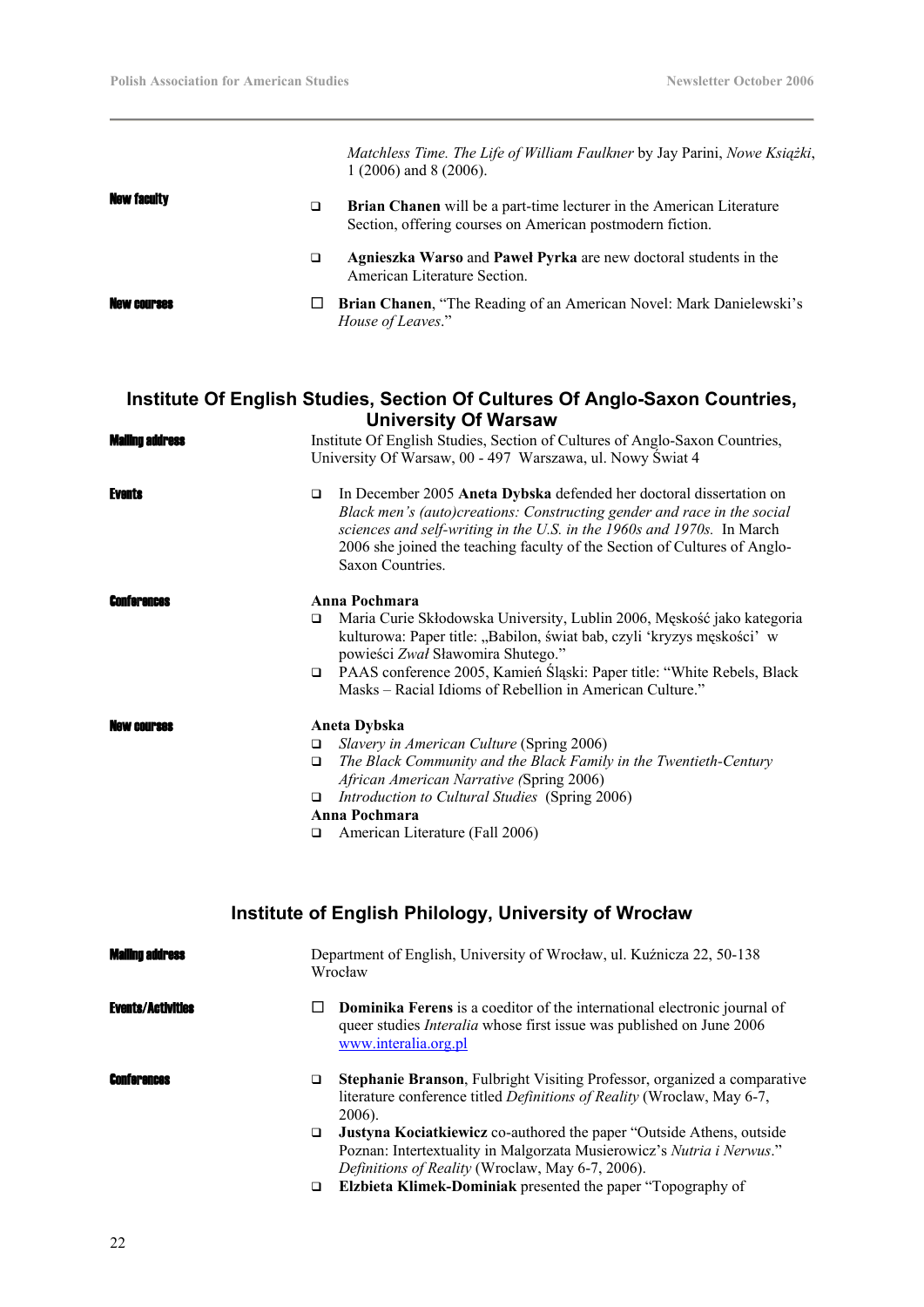|                     |        | Conquests, Resistance and Re-invention: Opening Up of the Midwest for<br>Environmental History and Women's Voices in J. Smiley's A Thousand<br>Acres." Mapping Space(s): Memory, Place, Locality (Uniwersytet Śląski<br>Ustroń 14-17.09.2005)                                                               |
|---------------------|--------|-------------------------------------------------------------------------------------------------------------------------------------------------------------------------------------------------------------------------------------------------------------------------------------------------------------|
| <b>Publications</b> | $\Box$ | Mariusz Marszalski, "Maxwell Anderson's Post-Positivist Metaphysics."<br>Pase Papes in Literature, Language and Culture. Part One. Papers in<br>Literature and Culture. Eds. Grazyna Bystydzienska, Emma Harris, and<br>Paddy Lyons. Universytet Warszawski, Warszawa, 2005. 224-231.                       |
|                     | $\Box$ | Mariusz Marszalski, "Ambiguous Nature of Moral Values in Roger<br>Zelazny's Cycle The Chronicles of Amber." Towards or Back to Human<br>Values? Spiritual and Moral Dimensions of Contemporary Fantasy. Eds.<br>Justyna Deszcz-Tryhubczak and Marek Oziewicz, Cambridge: Cambridge<br>Scholars Press, 2006. |
|                     | $\Box$ | Out Here: Local and International Perspectives in Queer Studies. Eds.<br>Dominika Ferens, Tomasz Basiuk and Tomasz Sikora. Amersham:<br>Cambridge Scholars Press, 2006.                                                                                                                                     |
|                     | $\Box$ | Parametry pożądania: Kultura odmieńców wobec homofobii. Co-editor,<br>with Tomasz Basiuk and Tomasz Sikora. Kraków: Universitas, 2006.                                                                                                                                                                      |
|                     | $\Box$ | Dominika Ferens. "Gossip From Behind a Closed Door: Revisiting Girls'<br>Boarding School Culture." Out Here: Local and International Perspectives<br>in Queer Studies. Eds. Dominika Ferens, Tomasz Basiuk, and Tomasz<br>Sikora. Amersham: Cambridge Scholars Press, 2006.                                 |
| law eniiraas        | □      | Justyna Kociatkiewicz teaches a new MA course "Americans and<br>Conspiracy"                                                                                                                                                                                                                                 |
|                     | $\Box$ | Elzbieta Klimek-Dominiak teaches a new MA seminar "Race, Gender and<br>Region in the 19 <sup>th</sup> - and 20th-century American Fiction"                                                                                                                                                                  |
| <b>New faculty</b>  | □      | Katarzyna Nowak, Ph.D.                                                                                                                                                                                                                                                                                      |
|                     |        |                                                                                                                                                                                                                                                                                                             |

**\* \* \*** 

# **The NEW PAAS website**

# **http://paas.org.pl**

**The PAAS bank account: PKO BP XV o/Warszawa 26 1020 1156 0000 7302 0008 3212**